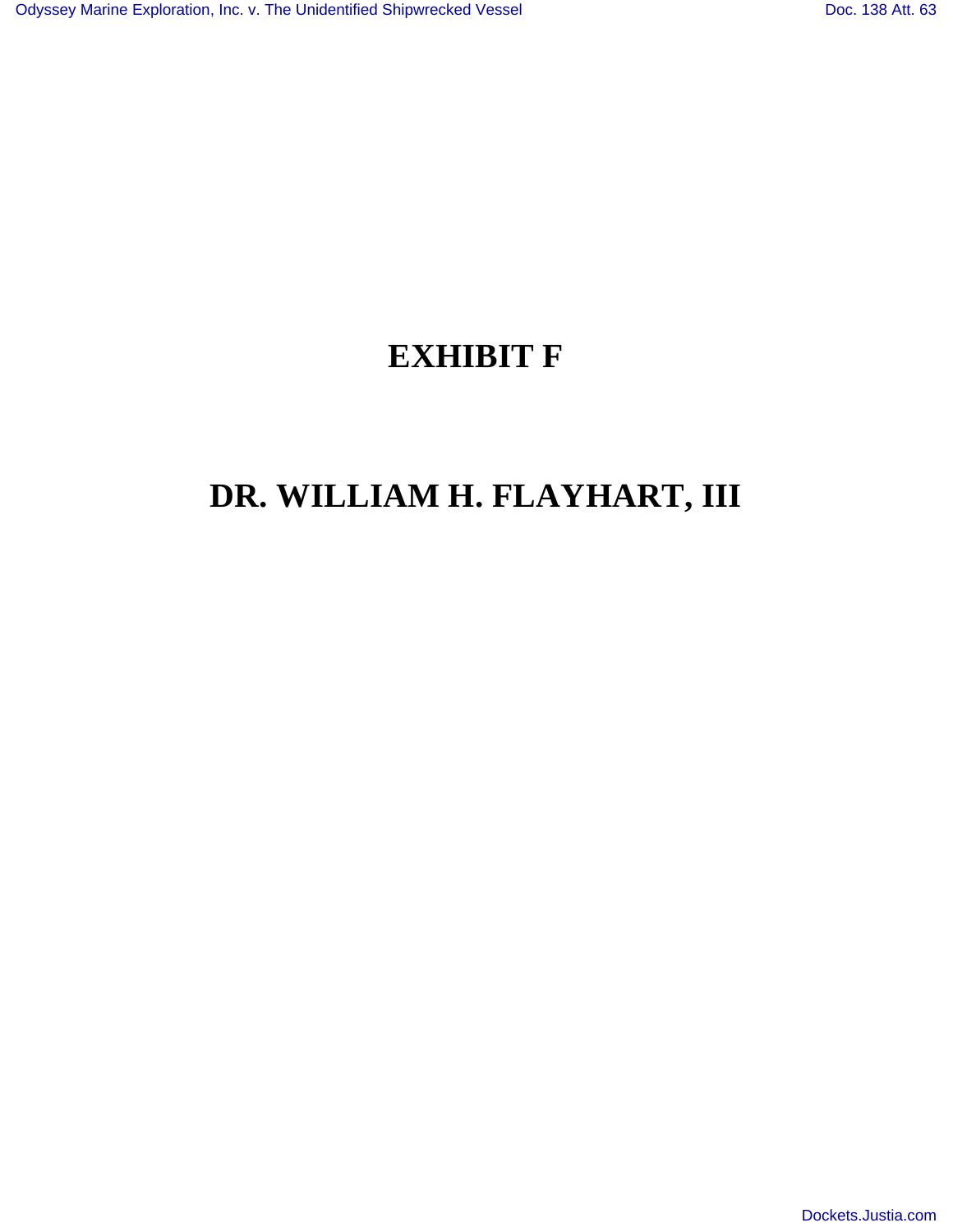## **EXHIBIT F-1**

# **DR. WILLIAM H. FLAYHART, III**

## **PART 1**

## **AFFIDAVIT AND REPORT**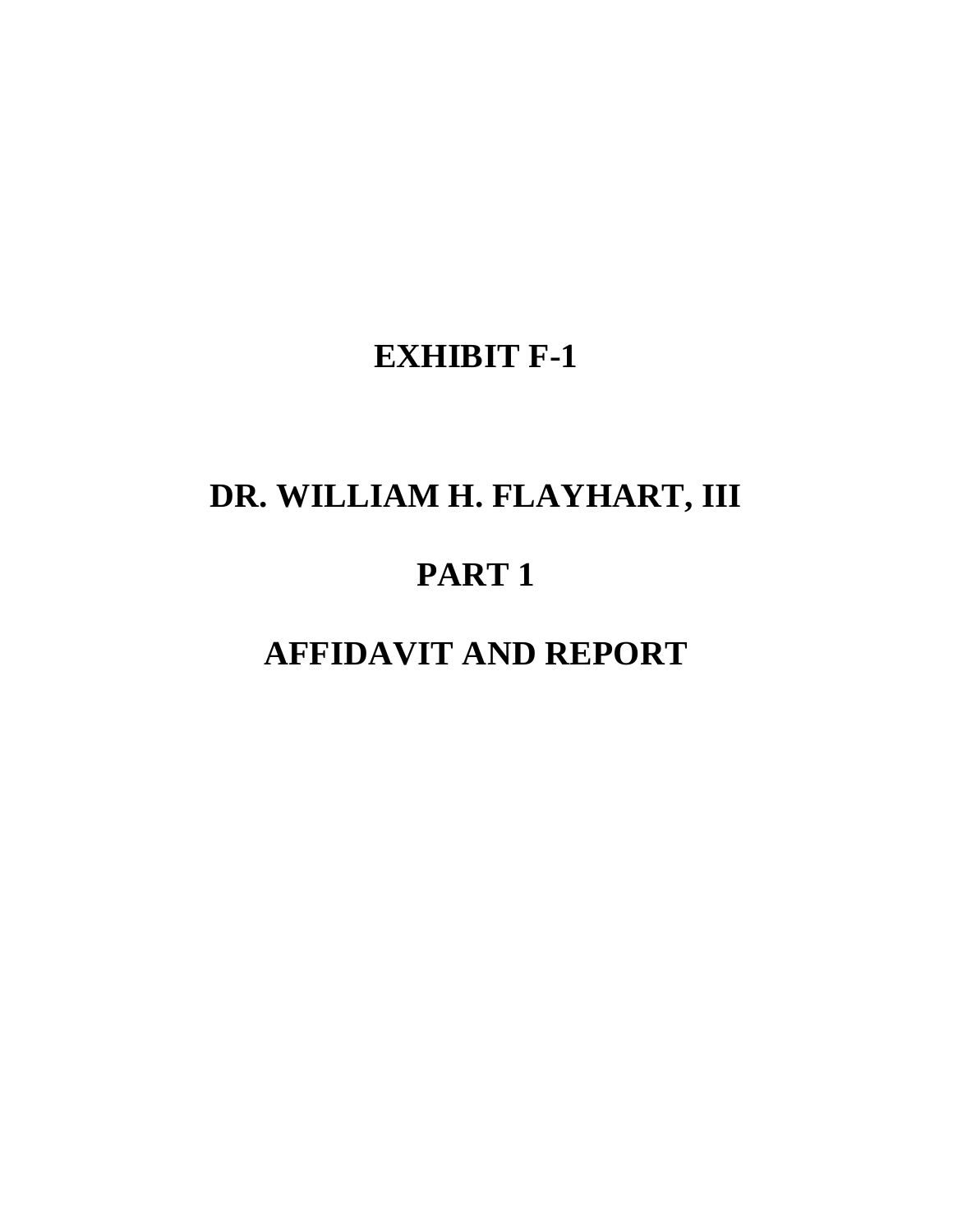### UNITED STATES DISTRICT COURT MIDDLE DISTRICT OF FLORIDA **TAMPA DIVISION** IN ADMIRALTY

| ODYSSEY MARINE EXPLORATION, INC.                                                                 |                                  |
|--------------------------------------------------------------------------------------------------|----------------------------------|
| Plaintiff.                                                                                       | : CIVIL ACTION                   |
| V.                                                                                               |                                  |
| THE UNIDENTIFIED, SHIPWRECKED VESSEL,:                                                           | : Case No: 8:07-CV-00614-SDM-MAP |
| if any, its apparel, tackle, appurtenances and<br>cargo located within a five mile radius of the |                                  |
| center point coordinates provided to the Court<br>under seal.                                    |                                  |
| Defendant;                                                                                       |                                  |
| in rem                                                                                           |                                  |
| and                                                                                              |                                  |
| The Kingdom of Spain and the Republic of Peru,                                                   |                                  |
| Claimants.                                                                                       |                                  |
|                                                                                                  |                                  |

### AFFIDAVIT OF DR. WILLIAM HENRY FLAYHART, III IN SUPPORT OF ODYSSEY MARINE EXPLORATION, INC.'S RESPONSE TO CLAIMANT, SPAIN'S, MOTION TO DISMISS OR FOR SUMMARY JUDGMENT

This AFFIDAVIT is being filed in case 8:07-CV-00614-SDM-MAP.

My full name is Dr. William Henry Flayhart, III. My legal address is 39 1.

Stuart Drive, Pennwood, Dover, Delaware, 19901. I am competent to testify as to all facts and issues addressed in the report attached hereto as Exhibit F.

I prepared the attached report for Odyssey Marine Exploration Inc. in support  $2.$ 

of its Response to Claimant, Spain's, Motion to Dismiss or for Summary Judgment in this

case.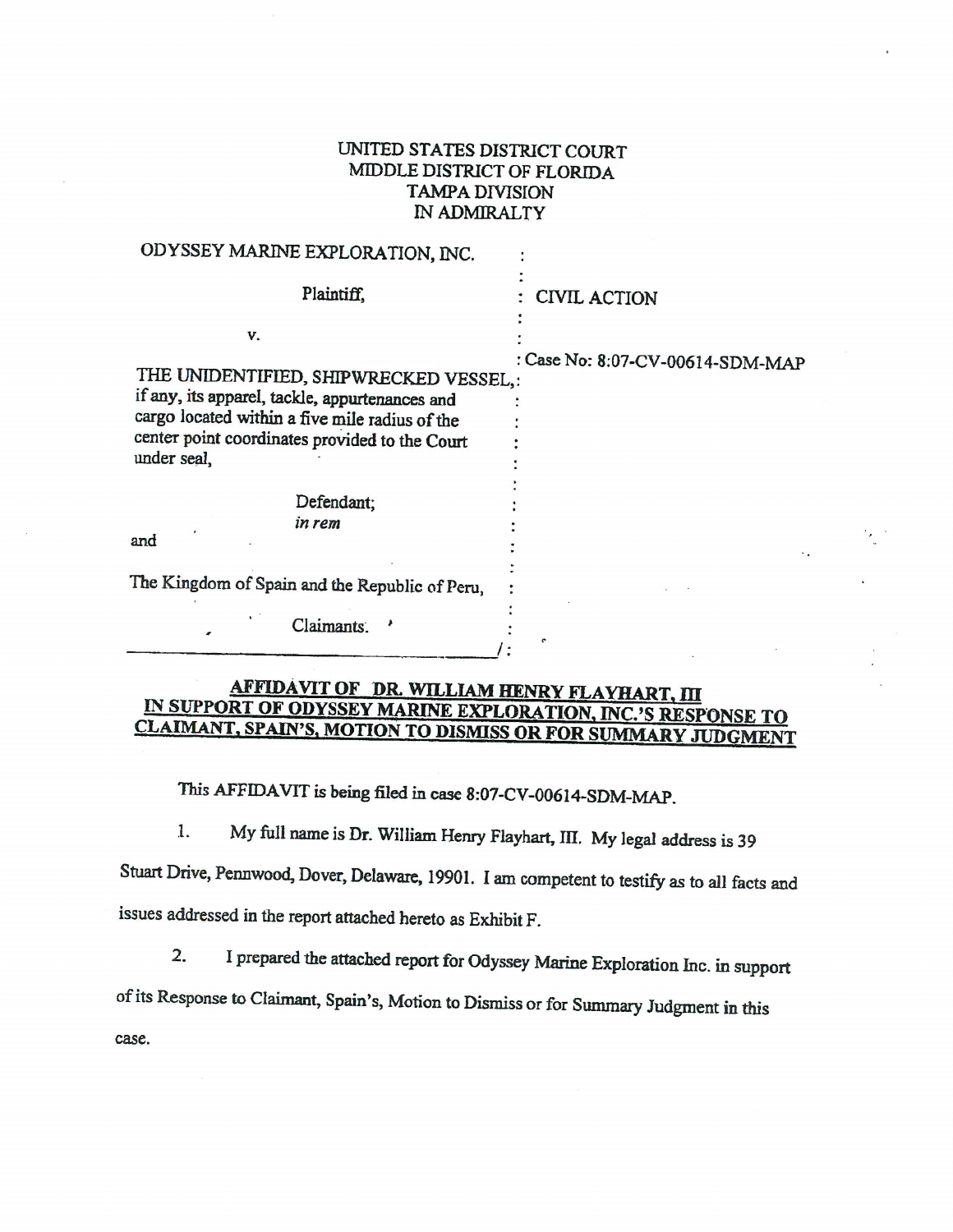I have personal knowledge regarding the information contained herein and  $3.$ 

hereby swear that the information is true and accurate to the best of my knowledge.

### I CERTIFY THAT THE ABOVE IS TRUE AND CORRECT TO THE BEST OF MY

**KNOWLEDGE** Dr. William Henry Flayhan **STATE OF** Delaware **COUNTY OF** 

The foregoing instrument was acknowledged before me this  $134h$  day of November, 2008, by  $\Delta r$  Will an Henry HayhwHI who is personally known by me.

**Notary Public** 

My Commission expires: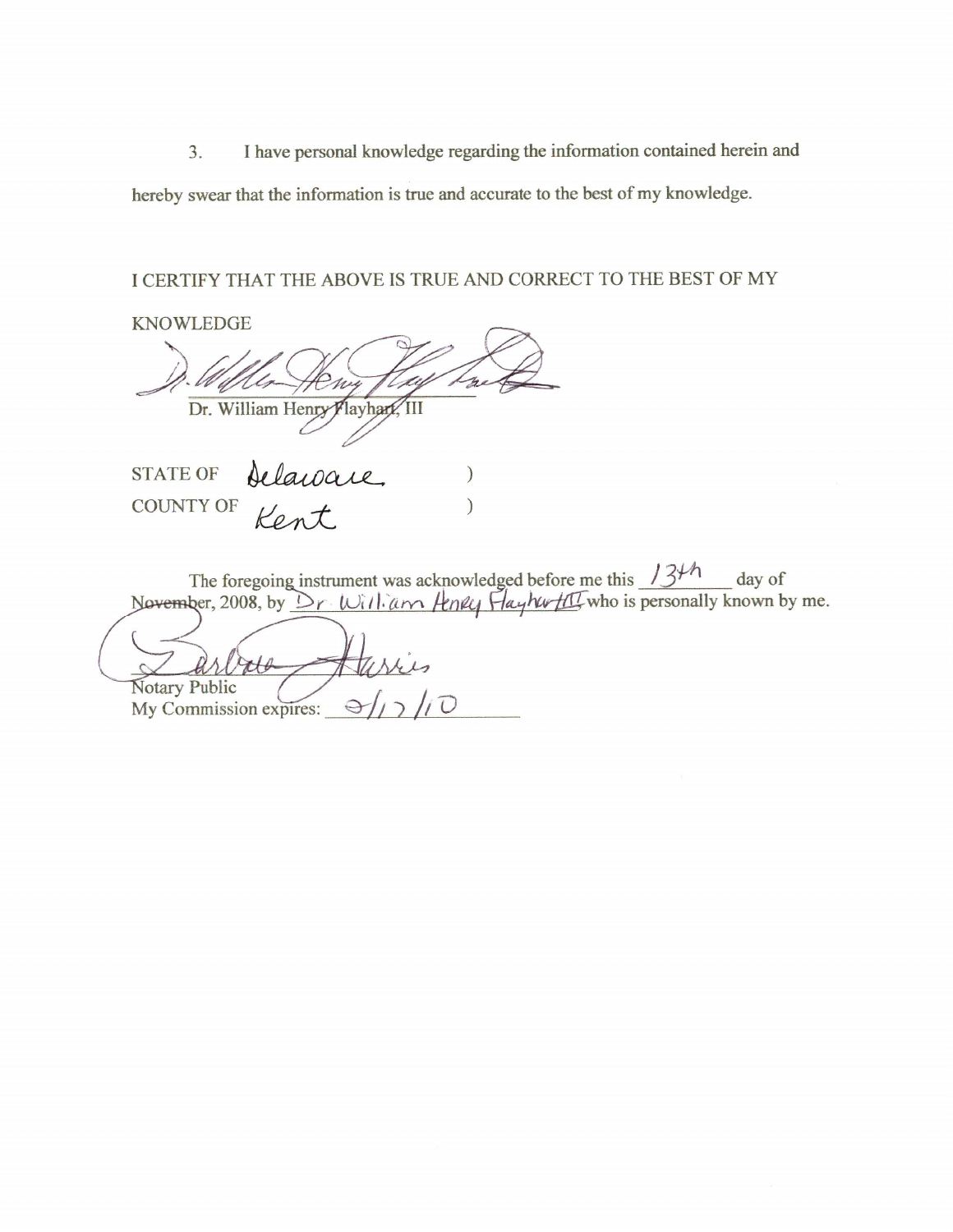### **HISTORICAL BRIEF: WILLIAM HENRY FLAYHART III,** *PROFESSOR EMERITUS*

### **PROFESSIONAL BACKGROUND:**

I am a *Professor Emeritus* of History at Delaware State University where I have undertaken research and taught since 1970. My M.A. (1968) and Ph.D. (1970) are from The University of Virginia, Charlottesville, Virginia. In the course of my career I have become one of the acknowledged international experts on maritime and naval history, and on the history of the French Revolution and Empire. I have been awarded Danforth Foundation, Ford Foundation (through WWF), Kellogg Foundation, NDEA and Woodrow Wilson Foundation Fellowships. In 1994 The University of Leiden, The Netherlands, the oldest of the Dutch universities, invited me to be the "Visiting Professor of Maritime History" for the Academic Year 1994-1995. During that time I also served as the Visiting Lecturer at The Netherlands Scheepvaart Museum, Amsterdam, and the Royal Museum of Antiquities, Leiden.

 In recognition of my work in maritime and naval history I was elected by the International Maritime Economic History Association (2000) at the International Congress (Oslo, Norway) to represent the IMEHA on the International Commission on Maritime History (ICMH) (UNESCO). In March 2000 I also received the prestigious *Legion de Merit* of *La Societe Napolleonienne International* (The International Napoleonic Society) for research and publications in the field of the French Revolution and Empire.<sup>1</sup> In May 2001 I received the "Lyman Award" of the North American Society for Oceanic History (NASOH) for my book The American line 1871-1902 which was described as the best study on American maritime and naval history published in 2000.<sup>2</sup> Subsequently in 2004 I was appointed one of the three scholars comprising the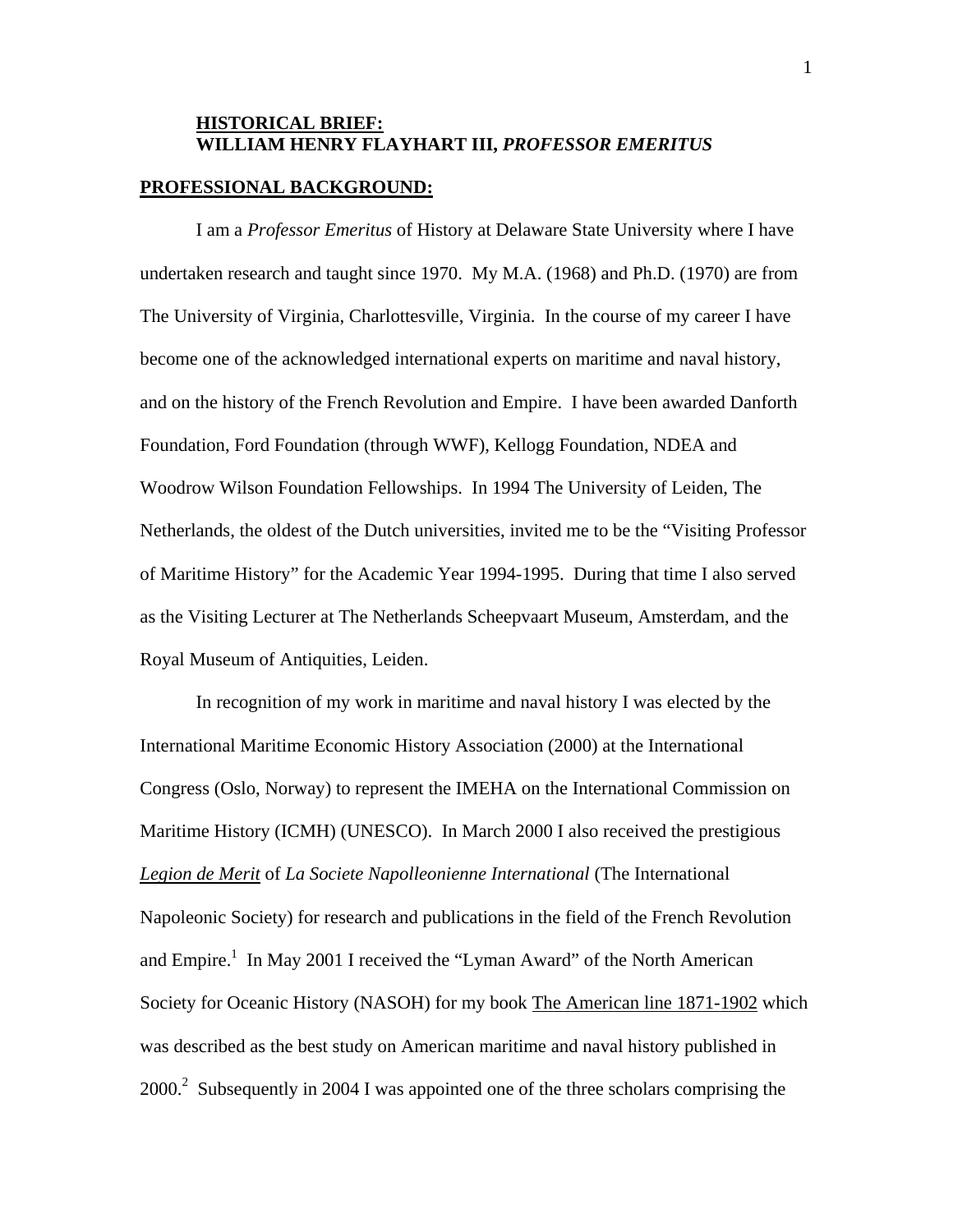"Lyman Award" Committee (NASOH) and continue to serve in that capacity evaluating between 40-75 titles published every year in the areas of American and Canadian maritime and naval history. I have been a member of the Canadian Nautical Research Association for some twenty years. Upon occasions I have served as a guest lecturer in the Graduate Program in Maritime and Naval History at the University of Greenwich, Greenwich, England.

 In the United States I am an elected member of the Board of Directors of the Steamship Historical Society of America (2002) and since 2006 serve as the Secretary to the Board of Directors (SSHSA). I also continue to serve as one of the principal lecturers in the Visiting Scholars Program of the Delaware Humanities Forum providing between 20-40 lectures in the public school systems. I have served a number of terms on the Delaware State Archives Commission at the appointment of both Democratic and Republican Governors. I am a past-president of The Friends of Old Dover (The Dover Historical Society) and of the Kiwanis Club of Dover, Inc. As a maritime and naval scholar, I have lectured around the world on ships. I have co-authored the first biography of the Cunard liner QE2 (1985) and am the "Senior Scholar in Residence" of the Cunard Line having traveled and lectured on their ships for over forty years.<sup>3</sup> I am the author of six books and am working on an additional three titles.

#### HISTORICAL BRIEF:

 Any assessment of the status of an archaeological discovery must involve a detailed analysis of the employment of that vessel if subsequent interpretation is to be accurate and contribute to the realm of historical and scientific knowledge. Any vessel at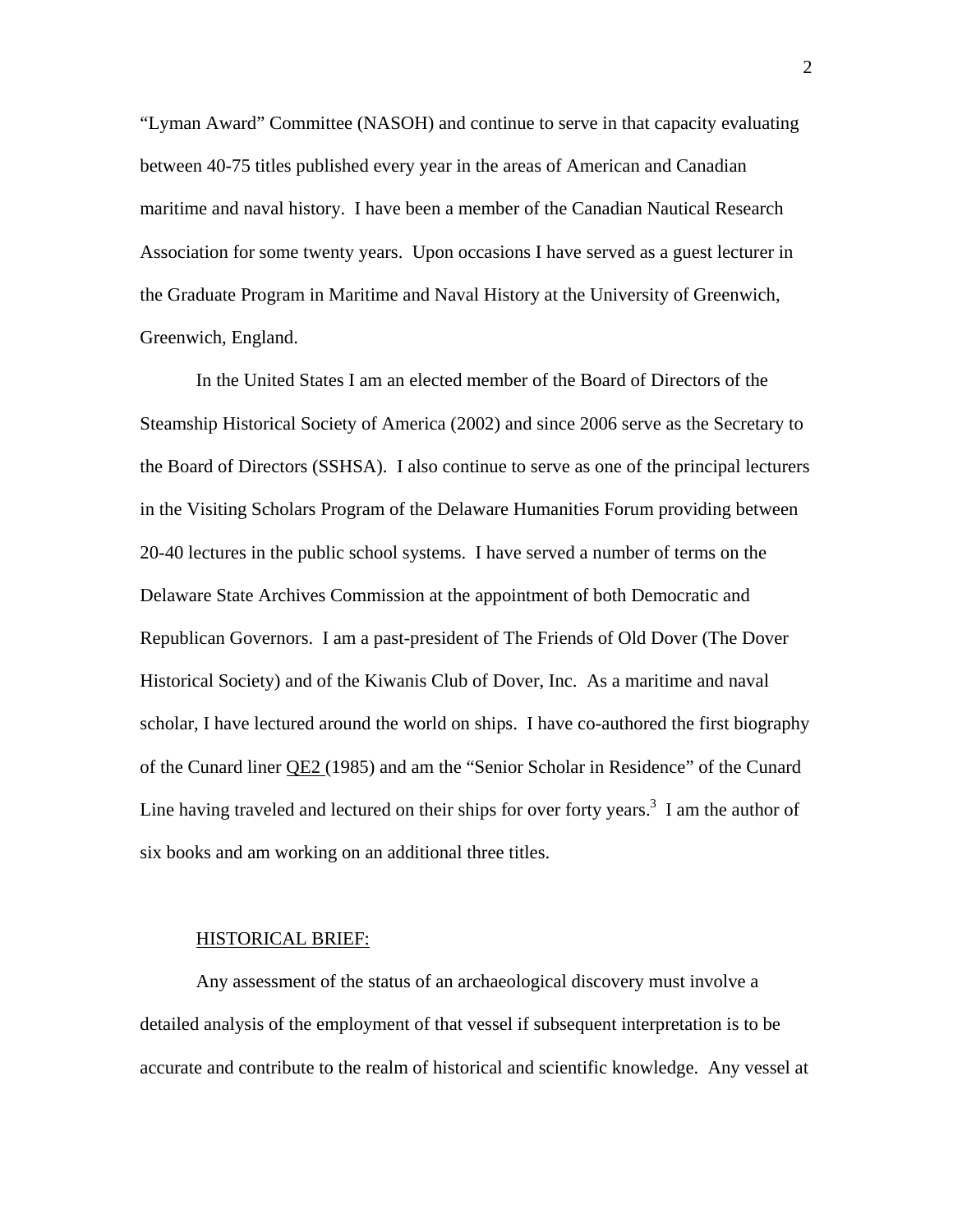any time in history can have a number of potential uses. The present is no different as container ship lines are scrambling to find alternative uses for some 200 hulls initially ordered as container ships, which are under construction in shipyards all over the world, and for which the present economic situation indicates there is no possibility of employment. Many will be scrapped where they lie, while a few hulls will find employment as radically different ships (passenger liners, etc.). $4$ 

 In interpreting the "Black Swan" site, knowing what trade this ship was engaged in is fundamental to evaluating any of the conflicting claims and is imperative in discounting dogmatic, and sometimes emotional, assertions. If the "Black Swan" site represents debris from the frigate *Nuestra Senora de las Mercedes*, hereafter referred to as *Mercedes*, that vessel may have been an armed warship of the Spanish Navy from the time she was launched in Havana (1788) until 1802, but in the year 1802 she became a commercial vessel sailing for the "*Correos Maritimos"* (Maritime Mail Service) and, as such, indisputably assumed the role of a "commercial vessel" regardless of whatever armament was left on board.<sup>5</sup> In the historical period concerned, merchant vessels frequently were heavily armed (as in the case of British East Indiamen), and it can be argued that the armament of the *Mercedes* may have been only for defensive purposes. As part of the reorganization of their military and naval operations, the Spanish Government in 1802 ordered the Maritime Mail Service to turn over all the physical assets of the Maritime Mail fleet (men, ships, supplies, etc.) to the Navy for operational management, and established a protocol for civil services to be provided by the Navy to meet the needs of the Maritime Mail. The *Correos Maritimos*, through the Ministry of State, was to ask the Navy for "all the ships needed for one year in advance" and the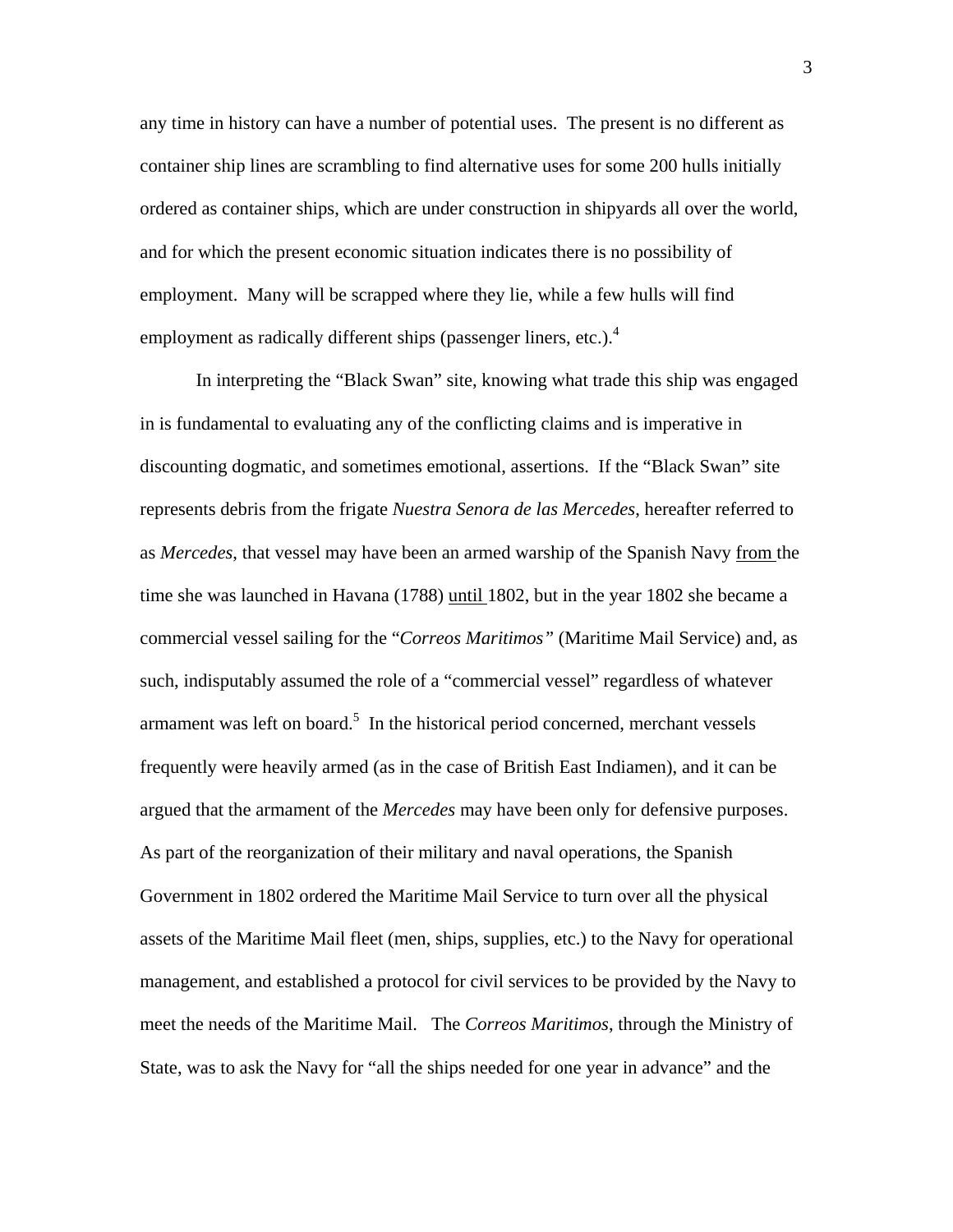Navy Department would supply all these ships "equipped and armed according to the regulations. . .".6 When assigned for this purpose to Maritime Mail service, *Mercedes'* warship status irretrievably was compromised by her peace time employment as a commercial vessel.<sup>7</sup> This was acknowledged by the Spanish Government in many ways, but most emphatically when she was permitted to carry fare-paying passengers as well as all manner of commercial goods. $8$  Any such activities specifically were forbidden to vessels serving in the Spanish Navy.9 Outward bound the *Mercedes* and her accompanying vessels delivered troops, administrative personnel, and a broad general cargo which even included quantities of official stationery (cargo specifically described in the regulations governing the reformed Maritime Mail operations). Homeward bound the vast majority of the cargo carried by the commercial Maritime Mail Service to the Iberian Peninsular was consigned by merchants wishing to obtain passage for themselves, their families and/or their possessions.<sup>10</sup> This is well documented in the manifests of the commercial vessels sailing in the squadron that included the *Mercedes*. 11 The vast majority of the cargo was commercial in its nature and not public or Royal.<sup>12</sup>

 In addition, any objective inspection of the ocean floor where the debris lies reveals that there is no ship at this site and, therefore, with all due respect to sensitivities, no valid claim can be made to this being any form of cemetery or memorial to the honored dead. Furthermore, the Spanish Navy abandoned the right to regard the *Mercedes* and her sister vessels as warships when the ships were assigned to the Maritime Mail for utilization on voyages of commerce dedicated to commercial purposes. There is no latter-day recrimination involved in this statement because, in the eighteenth and nineteenth century, the cost of maintaining warships during peacetime was enormous and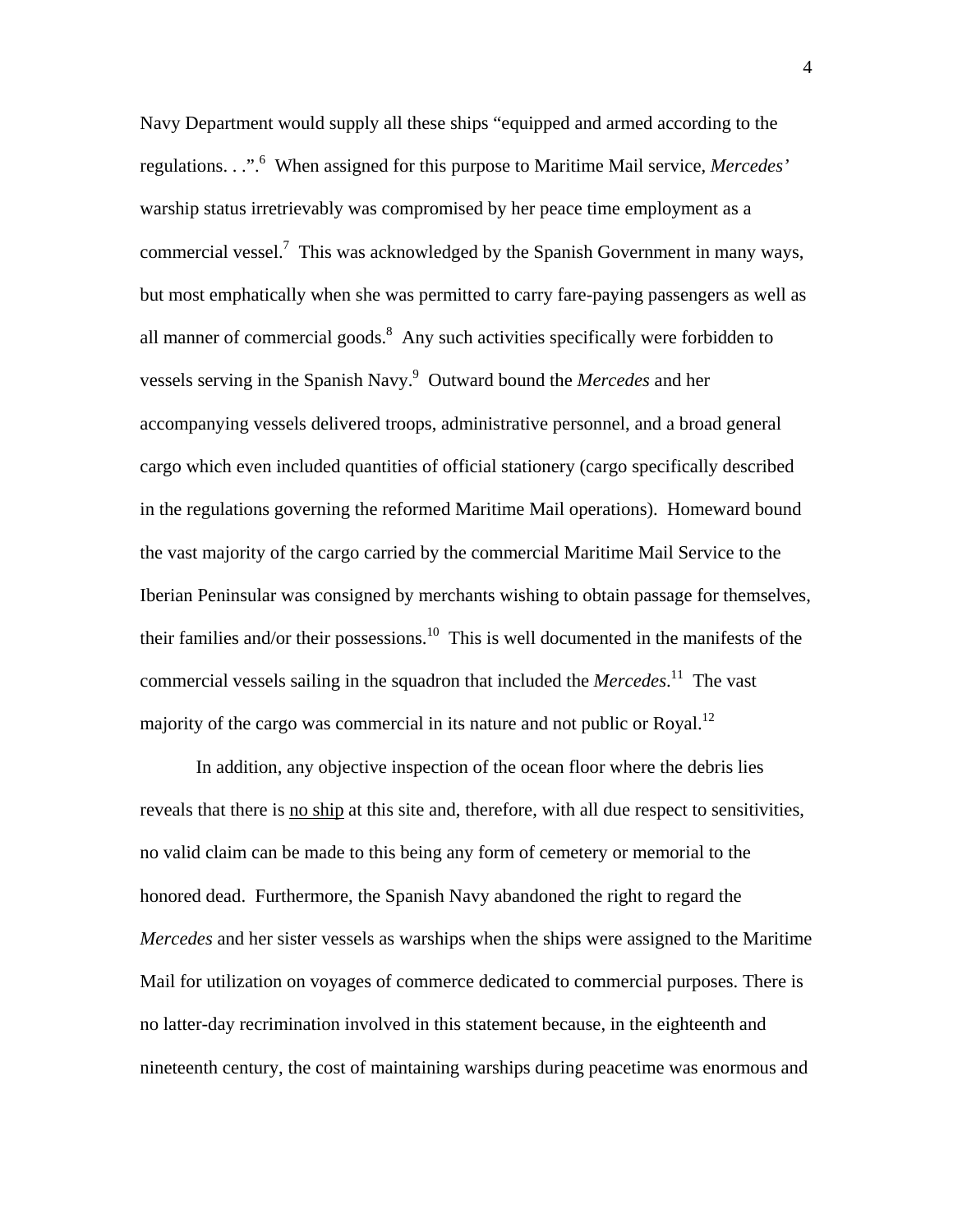if they were laid up they decayed rapidly through neglect. The Spanish Navy was one of the largest in Europe during the Wars of the French Revolution and Napoleon and an enormously desirable asset to France. In 1803 the Spanish Navy included 76 ships-ofthe-line, 51 frigates and 160 ships of lesser size, leading one Jean Lambert Tallien, a tribune in the Legislative Corps of the Council of 500 to declare: "with the navies of Holland and Spain we can strike hard at the coasts of the new Carthage."<sup>13</sup>

 The expense of maintaining such a huge fleet was horrendous and threatened the very financial foundations of the Kingdom of Spain. If there was any way in which a warship could be utilized in peacetime to meet her expenses, it had to be considered, particularly if it also could provide useful services to the state. Thus the use of these frigates beginning in 1802 as commercial vessels establishes the fact that the *Mercedes*, from 1802 until the time of her loss, *was not* serving as a warship. Her previous military service has nothing to do with her employment in 1802-1804 and has no validity in evaluating her final status. Just because in later time Spanish bureaucrats left the *Mercedes* on the rolls of naval warships, the historical facts remain unchanged. She was lost while on a civilian commercial mission.

 Unemployed men in the Spanish Navy during peacetime have to earn a living in order to support themselves and their families. Therefore, there is nothing unusual about their service on the *Mercedes.* At the same time the period of peace also allowed the Spanish Government to continue its established program of combining civilian and military positions in the colonies and the mother country by merging the assets of the civilian Maritime Mails with naval operations. Both the Spanish Navy and the Maritime Mail Service had suffered greatly during the last years of the previous war. At a time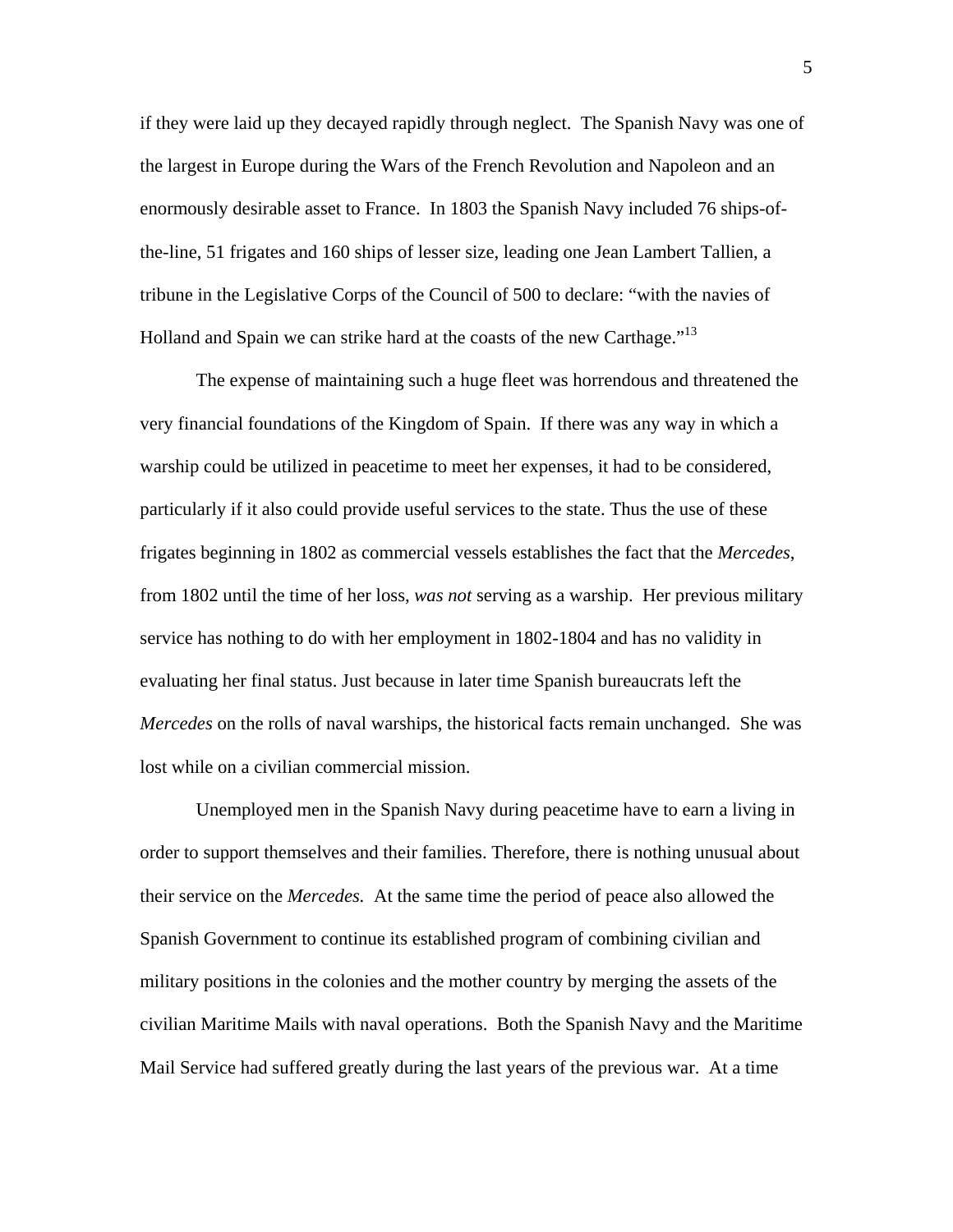when Spain was struggling to recover from years of war, it made sense for purposes of economy and efficiency to streamline services from Spain to her colonial empire in the Western Hemisphere. Common sense dictated the value of utilizing the skills and resources of the Navy in the management of ships, while retaining the bureaucracy and administrative supervision of the civilian mail service. Public penury made efficiency absolutely necessary. One economical move involved the combination of civilian, military and political offices in the Western Hemisphere. This removed duplicating of assets such as administrative offices, shipyards, and supply warehouses.

 The Kingdom of Spain in October 1804 was a neutral power which had reorganized during the brief Peace of Amiens a number of commercial services from the mother country to her colonial empire in the Western Hemisphere. These commercial services under the *Correos Maritimos* (Maritime Mail Service) ran to the Caribbean (Havana, et.al.), the East Coast of South America (Viceroyalty of the Rio de la Plata [Montevideo]), and the West Coast of South America (Viceroyalty of Peru [Callao]).<sup>14</sup> It was stated in the document describing this activity of April 7, 1802, that: "the Ministry of the Navy may provide as many of the State's equipped and armed ships as necessary for this, which seems more appropriate than not having the Ministry of State indicating so, as stated in the Second Rule."<sup>15</sup> Prior to this naval vessels had been explicitly ordered not to carry commercial cargo of any nature.

 Former officers of the Maritime Mail, following the reforms of 1802, were granted adjustments of pay and rank to enjoy equality with naval personnel. In some instances the adjustments had to be applied for if an officer, such as former Maritime Mail Frigate-ensign Luis Abello, was transferred to naval service.<sup>16</sup> Abello stated: "that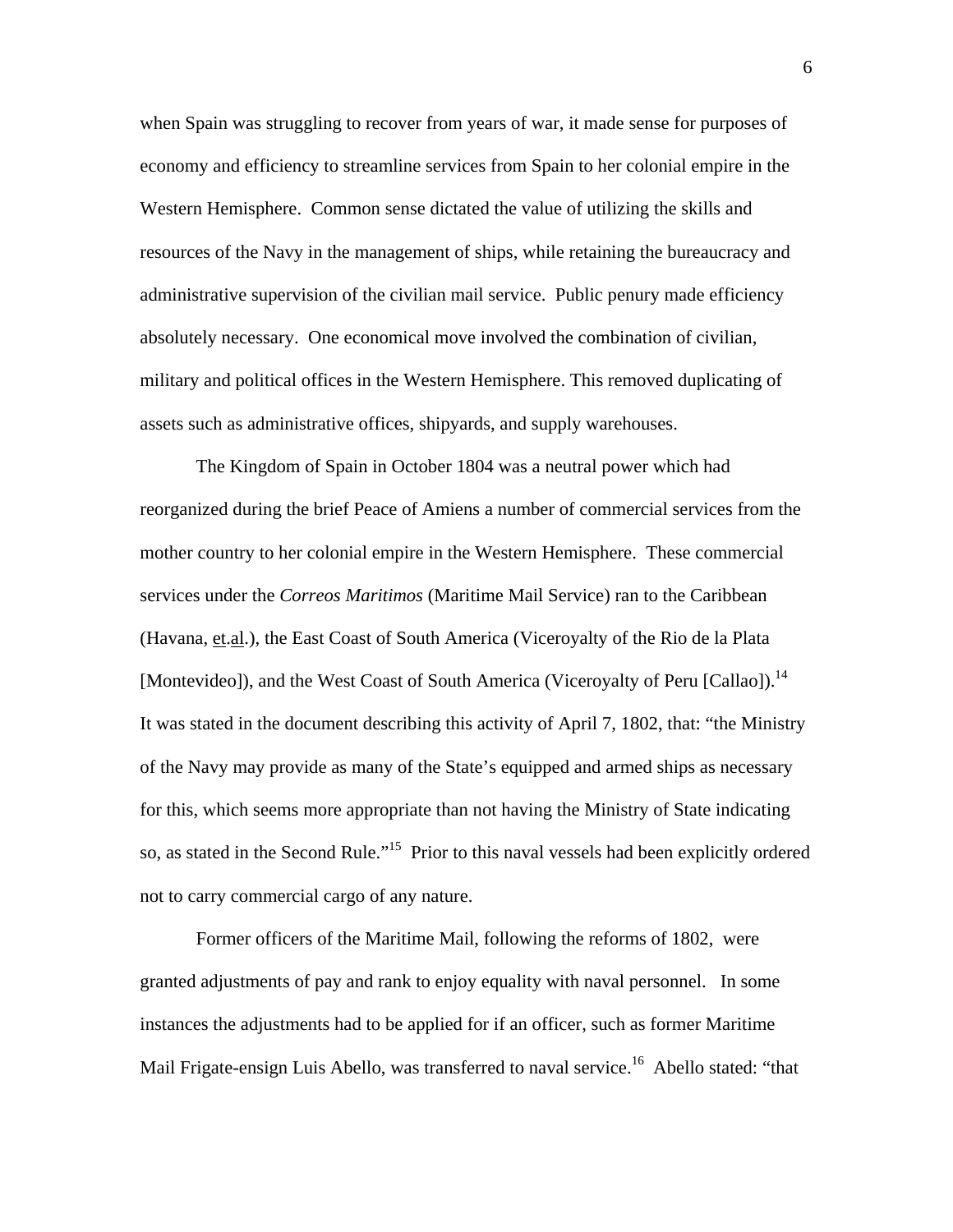he has been advanced to the class in which he has the honor of serving Your Majesty as a Maritime Mail Lieutenant, such service having been added to the Spanish Navy. The salary that Your Majesty has indicated with such official nature in this incorporation seems to have been the cause of the petitioner, embarking on the Frigate *Mercedes* destined for Lima," and, in so many words, therefore may he have the same benefit package as the other officers. $17$ 

 The reformed commercial services were established formally by the Government of Carlos IV (1788-1808) in 1802 with a number of goals. These goals included the transportation of the mails (both public and private) on a regular basis, the transportation of passengers who paid a fare for the voyage in order to secure passage, and the movement of valuable cargo. The Eastbound cargoes included, but were not limited to, gold and silver, since, as contemporary manifests indicate, the valuable cargo could include bales of vicuna wool, precious woods, oils, and a broad variety of commodities and goods.<sup>18</sup> Freight was charged for all commercial goods carried.

 Among the valuable cargoes specified in the terms of the Maritime Mail reform regulations Westbound to the Americas was mercury, a critical and fundamental part of the process for the extrapolation and/or refining of precious metals. The vessels so designated also were to carry the outward bound cargoes of supplies and official mail. Eastbound the manifests of the ships predominantly consisted of the homeward bound fortunes of successful Spanish merchants, fare-paying passengers and government employees preparing to retire to Spain at the conclusion of long service in the Americas.<sup>19</sup> The descriptions of the cargo carried on the four vessels that comprised the fleet which included the *Mercedes* clearly defines their commercial nature.<sup>20</sup> A classic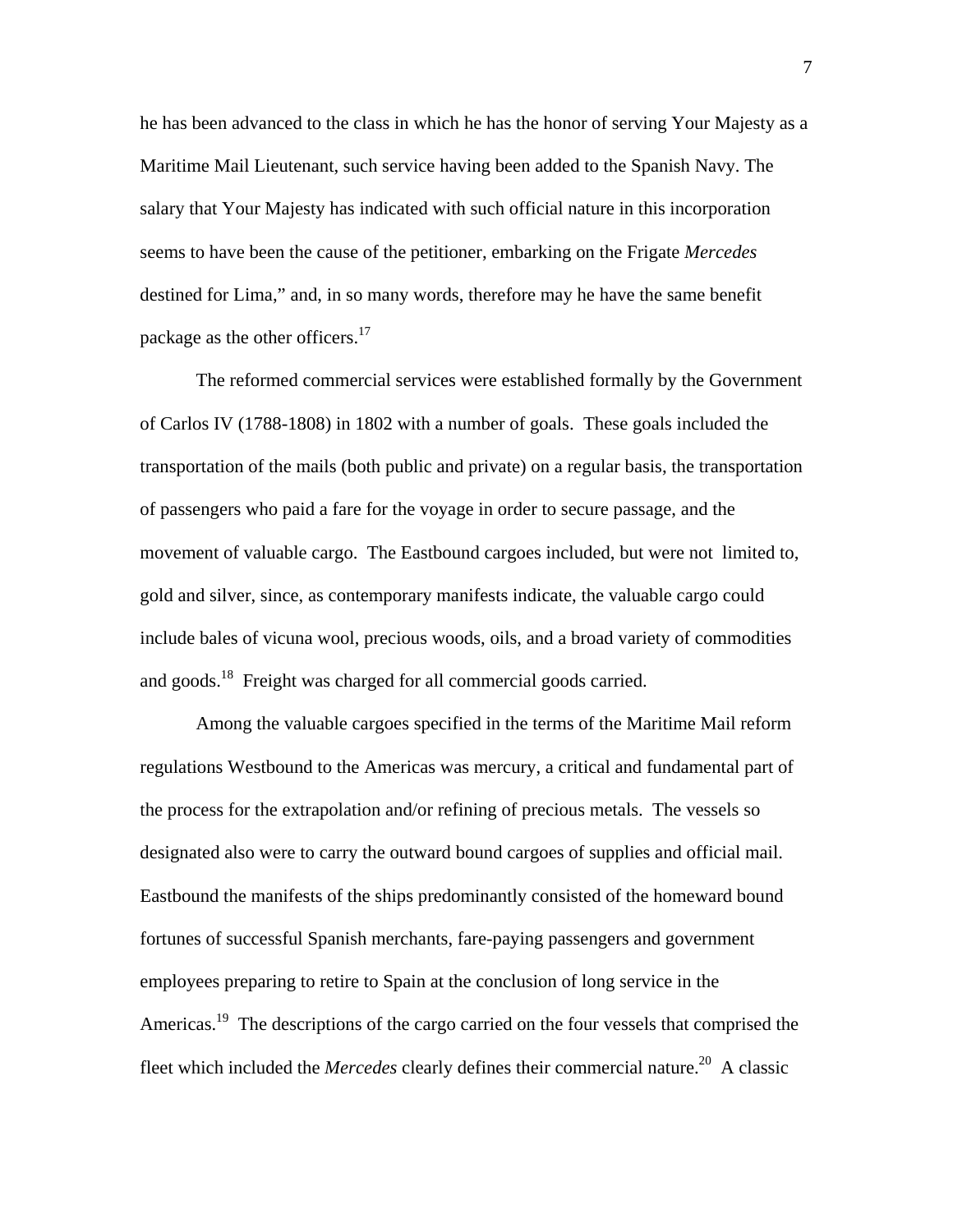example of this type of passenger would be Don Diego de Alvear who in the summer of 1804 elected to return to Spain with his accumulated fortune (worth some twelve thousand pounds sterling), his wife, five daughters, four sons, and four black slaves who served as servants to the large family.<sup>21</sup>

 In order to provide fast, well-armed merchant ships (of frigate design) the Spanish Government assigned some of its naval tonnage to the "*Correos Maritimos*" during peacetime in order: 1) to secure income from these ships with which to underwrite their maintenance; and 2) to avoid having to lay-up these ships and watch them rot away. Selection of a medium-sized ship was not unusual for commercial voyages – the "frigate" ship design was in many European countries as common for merchant ships as for naval vessels. The *Correos Maritimos* not only operated frigates of its own prior to the reforms of 1802, but occasionally chartered "*fregata commercial*" for some of its voyages.<sup>22</sup> In fact one reference to the *Mercedes* termed her a *navio de correos*, or mail ship. However, naval frigates were not as roomy as commercial frigates, and with a large cargo plus numbers of passengers, space could become very restricted on the trimmer naval version of a frigate.

 Significant modification of the interior naval architecture of the frigates assigned for the private service occurred or they never would have been able to fulfill their roles as fare-earning passenger and cargo ships. These modifications almost assuredly involved the creation of private passenger cabins along the interior of the gun deck. Such private facilities could be assembled, or knocked down, at will according to circumstances but if the ships were going to carry important personages and their numerous group of family and retainers, the masters had to provide the passengers with suitable accommodations.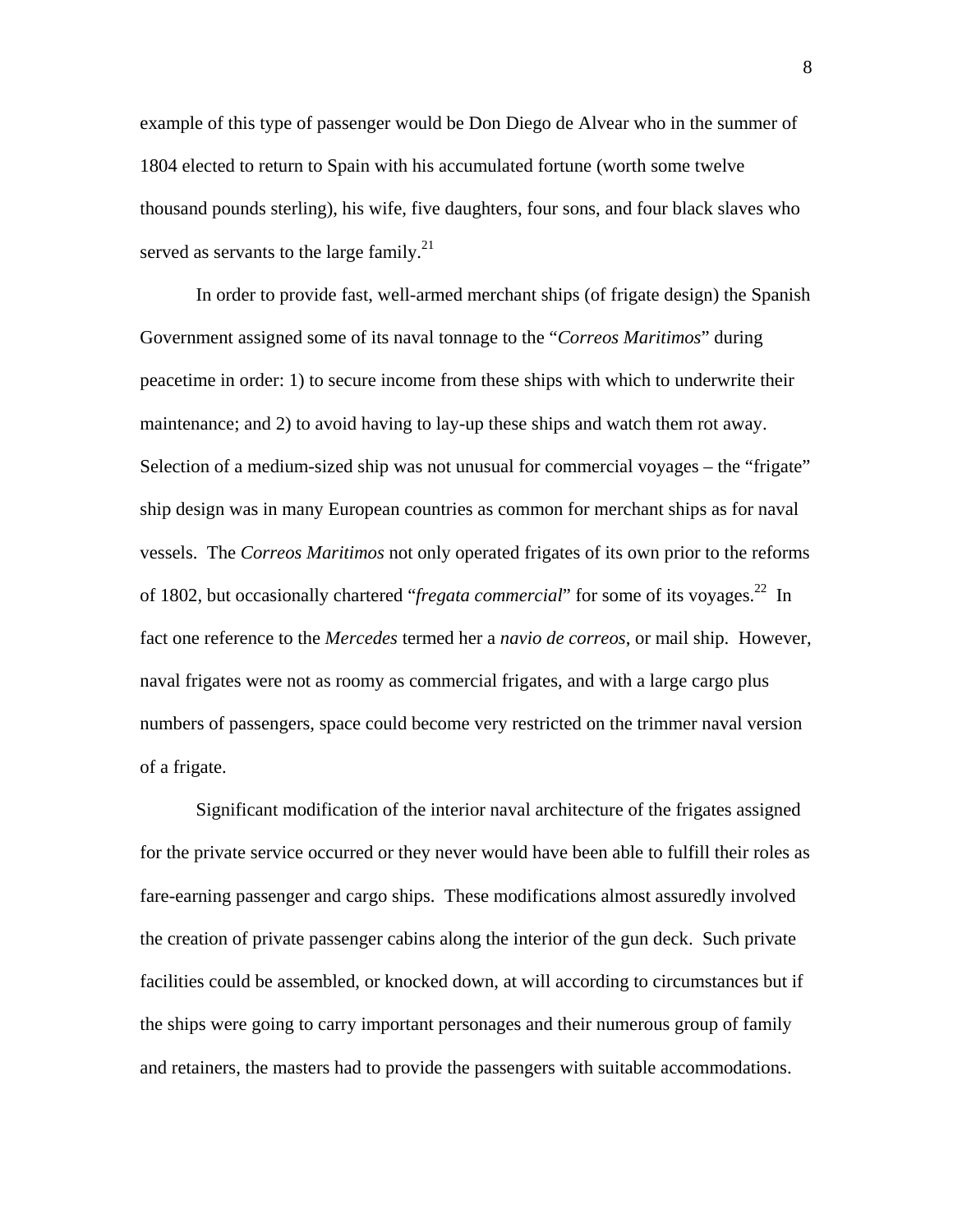At times cannon were removed and utilized for other purposes as when the Spanish frigate *Medea* left some of her cannon at Montevideo to reinforce the fortifications there. Remaining cannon on the gun deck could be lashed parallel to the sides of the ship instead of facing outward. As such they were far less useful and would have needed considerable labor and effort to place in firing position. A frigate adapted to commercial service was not left defenseless as there were other cannon and mortars on the upper deck which could be utilized to fight off any unwanted piratical intentions.

 In addition to the newly installed passenger cabins running down the center of the gun deck of these frigates adapted for the trans-Atlantic commercial service, the most valuable bulk cargo, such as the precious bales of vicuna wool, would have to be kept relatively free from dampness, and this meant that such cargo could not be placed in the depths of the holds where it would depreciate in value if it was subjected to sea water and/or waste water. In order to prevent contamination of the bales of wool they could be placed on the gun deck where conditions would be better. The presence of highly flammable cargoes on the gun decks of these converted naval vessels was viewed as an acceptable hazard for a commercial voyage, and is a measure that never would be permitted on a ship serving in the Spanish Navy in wartime. This further underlines the fact that the commercial nature of these vessels significantly had modified the nature of service on them and, also, their fundamental character as ships.  $23$ 

 Republican France and Great Britain were at war for most of the quarter century from 1792-1815. Only one significant period of uneasy peace occurs with the signing of the Peace of Amiens in 1802. The Peace of Amiens has the historical notoriety of taking longer to negotiate (2+ years) than it lasted between the two principal antagonists, Great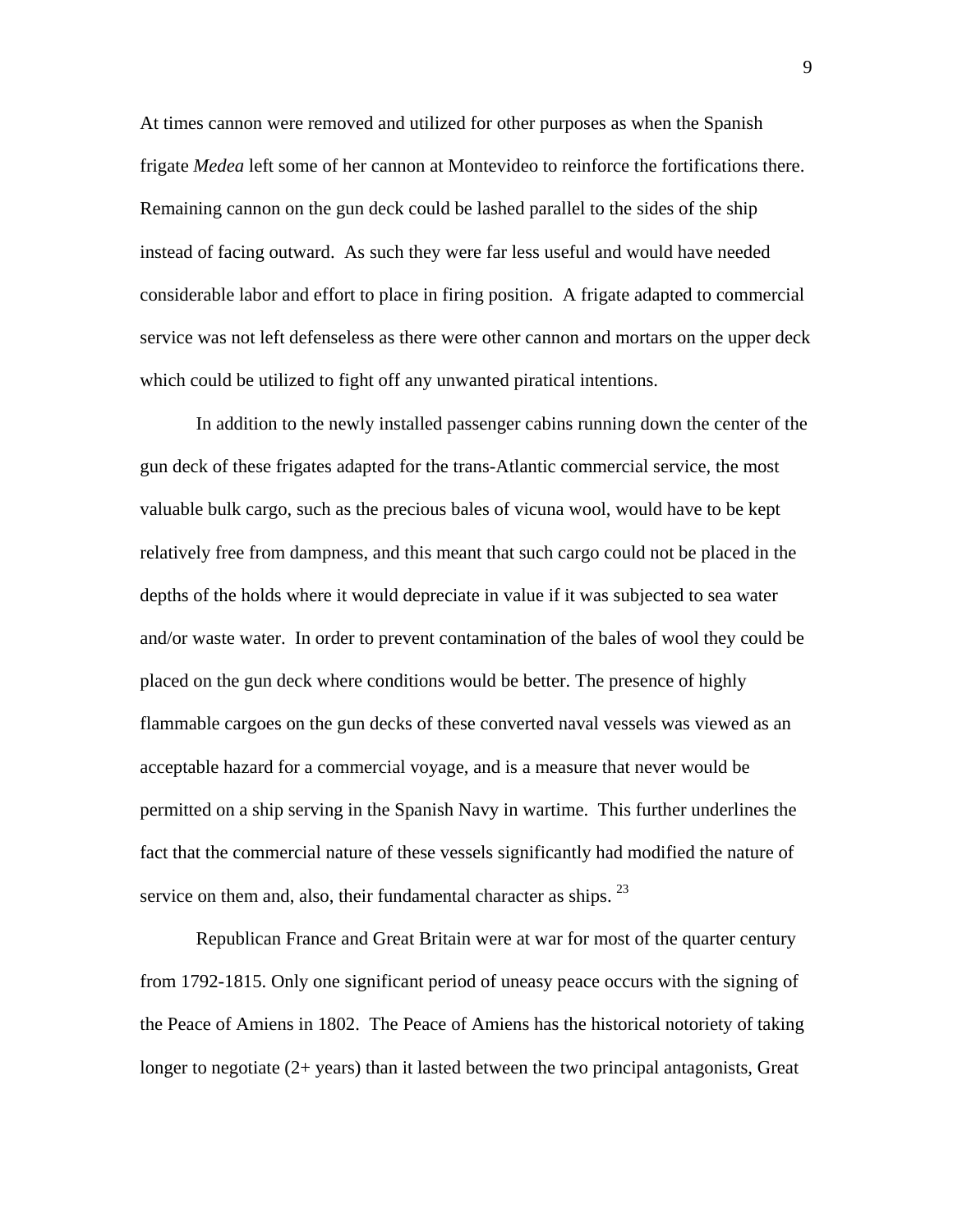Britain and France (13 months).<sup>24</sup> By May 1803, insofar as the British Government was concerned, the uneasy peace with a France controlled by the First Consul Napoleon Bonaparte was more dangerous than a state of open warfare. Therefore, King George III (1760-1820) declared war on Republican France (May 18, 1803) and the quarter-century of warfare resumed after a brief respite. Spain managed to stay out of the conflict until December 1804. This stage of the renewed conflict is known as the War of the Third Coalition (the third of six "Coalitions"). (A "Coalition" normally is described as involving an international array of allies on both sides of the struggle.)

 The Kingdom of Spain by virtue of the Treaty of Ildefonso (1796), and the Second Treaty of San Ildefonso (October 1, 1800) was required to render assistance to France whenever the latter found herself at war. In the new treaty the Kingdom of Spain was required to provide France with at least six ships-of-the-line (74-guns or better) and a number of other services (dockyards, ports, artillery, cavalry, etc.).<sup>25</sup> Regardless of other French views Charles Marquis de Talleyrand-Perigord, Foreign Minister of France, and his master Bonaparte did not have any great desire for the active involvement of the Spanish military or navy in the new struggle.<sup>26</sup> The First Consul expressed his views when he said: "If the Spaniards were Frenchmen or had our national courage it would be well for them and for us, but as things stand they are worse than useless."<sup>27</sup> The French leaders did have a compelling desire for the prompt and regular payment of the monetary compensation which Spain was obligated to give to France (in lieu of military support). This sum was pegged at seventy-two million francs a year, divided into quarterly payments to be made directly to the French treasury.<sup>28</sup> The annual subsidy demanded of Spain was wildly beyond the ability of the government of King Carlos IV to pay. In the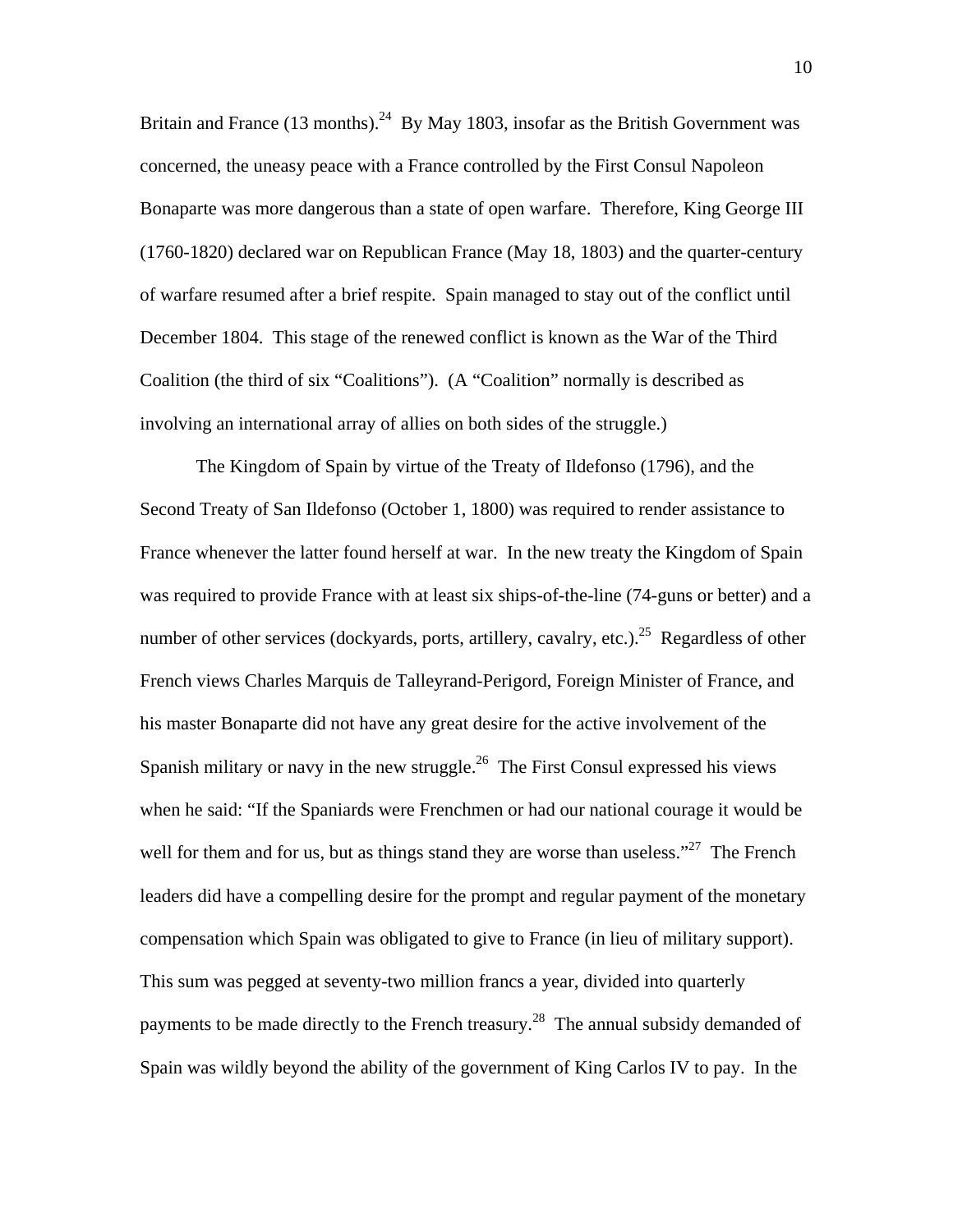French view the regular transfer of funds from Madrid to Paris would help Bonaparte to underwrite the expenses of the "Grand Army" which he had moved to positions along the French-Belgian-Dutch coastline nearest the British Isles. The Grand Army of between 90,000-130,000 troops specifically was being trained for a military invasion of the British Isles aimed at the conquest and defeat of that "nation of shop keepers" whose Royal Navy and financial wealth were such a thorn in the side of the First Consul of France.

 Negotiations were underway between London and Madrid in which the British sought Spanish guarantees of neutrality (no payments to France, no Spanish warships to enhance the French Navy, and no war preparations of any nature). Britain wanted assurances that no Spanish warships would be sent out against her over-strained and over-stretched Royal Navy which was seeking to blockade all the ports along the French coastline. London also sought assurances that as a neutral Spain would permit any British-flag ship (naval or commercial) to have the untrammeled use of any Spanish port for repairs. The Bay of Biscay and the North Atlantic could be violent bodies of water and friendly, or at least neutral, ports always were in demand. Finally, Great Britain regarded the Spanish commitment to transfer a monthly "bribe" to Bonaparte in order to have her neutrality respected as intolerable.<sup>29</sup> Somehow the transfer of funds from Madrid to Paris had to be interrupted or stopped altogether if peace was to be preserved and Spanish neutrality respected by Britain.

 The Kingdom of Spain needed every possible source of income to meet the demands of the French Government. The alternative was to experience the horrors of another French Army rampaging across the Pyrenees Mountains (a French invasion during the War of the First Coalition had led to Spain's 1795 abandonment of Great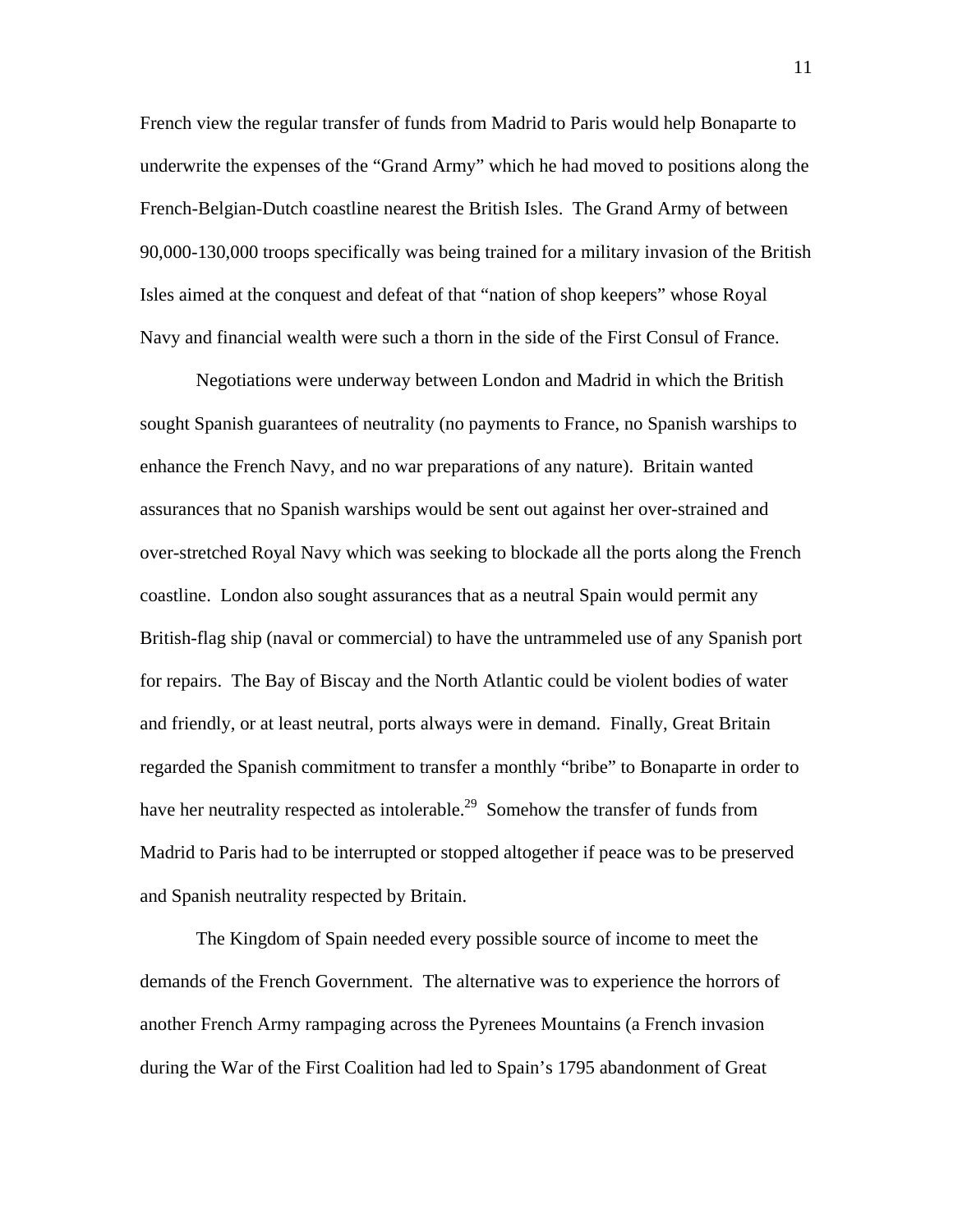Britain and the 1796 Treaty of San Ildefonso). At the same time the Spanish Government under the leadership of Godoy, the Prince of Peace, did not want to sacrifice its highly valued neutrality. Spain found herself in an impossible position after the outbreak of war between France and Great Britain.

 The British Government demanded that Spain must not support France either militarily, or through the payment of the monthly treasure. The French demanded that their erstwhile ally honor her treaty commitments—ships and men, or money. Spain vacillated and tried to buy time. Every last possible shipment of bullion from the Spanish colonial empire, and, particularly the gold and silver mines of Peru, was imperative. The most convenient means of accomplishing these shipments was through the utilization of the "*Correos Maritimos"* (Maritime Mail) commercial mail service between Spain and the Western Hemisphere. $30<sup>30</sup>$ 

 Incredibly, the government in Madrid in its frustration over how to meet Bonaparte's demands forgot how much bullion already had been shipped from Lima, Peru. Royal letters ordered the Viceroy of Peru to remit an additional seven million pesos. These demands were wildly beyond the Viceroy's capacity since his predecessor already had sent to Spain large sums and thus only had around two million pesos on hand. This mistake played a significant role in Britain's ultimate decision to intercept the homebound fleet, for news leaked out describing an expected shipment of a gigantic sum of state money to be paid to France.

The normal Westbound sailing of the *Mercedes* on behalf of the Maritime Mail Service in the company of two other ships left El Ferrol for the voyage to the Western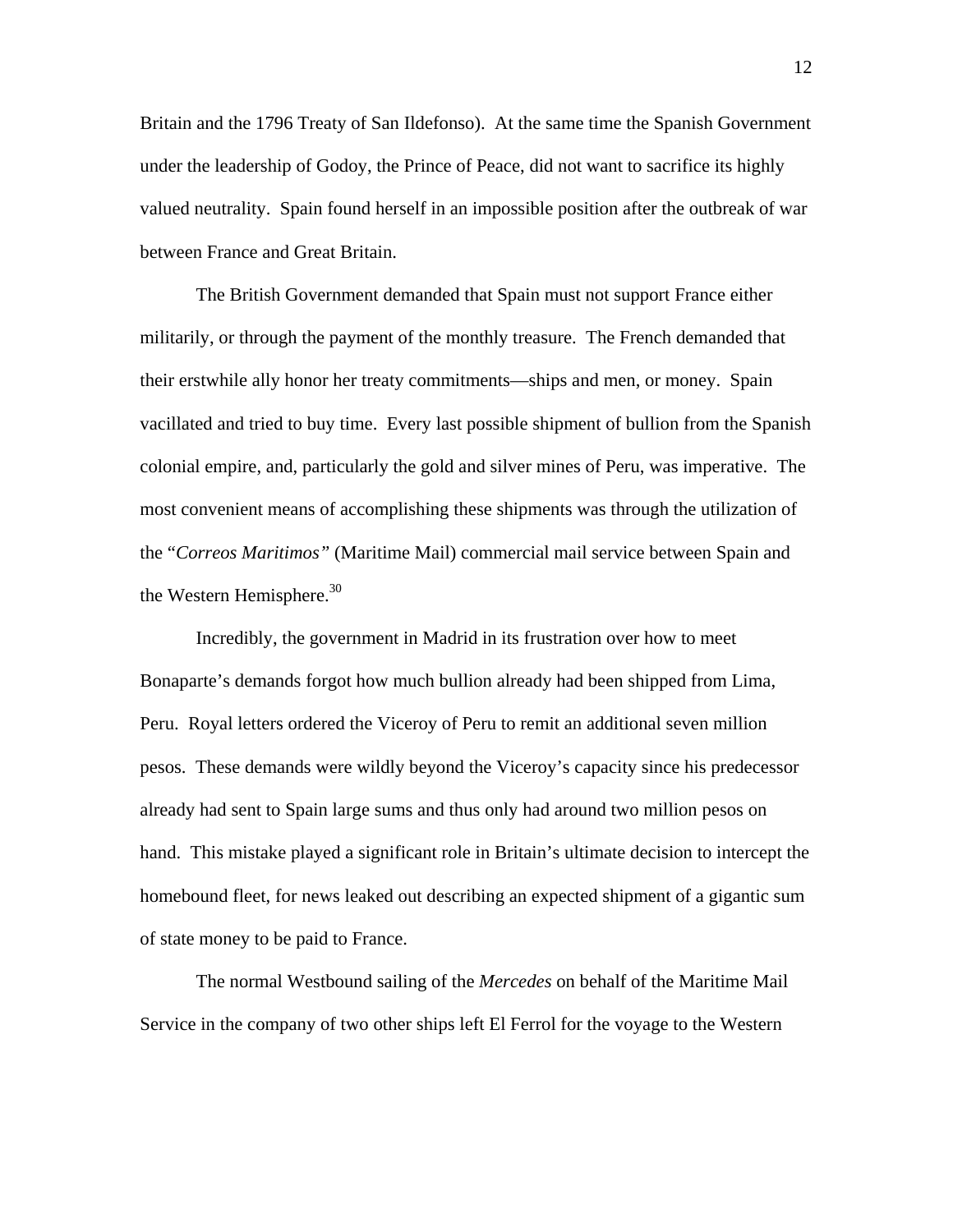Hemisphere (Montevideo, around Cape Horn, to Callao, Peru) in 1803 well before hostilities broke out in Europe.

 During 1804 the international atmosphere between London and Madrid steadily deteriorated. When Rear-Admiral Alexander Cochrane was ordered to cruise off Ferrol, a steady stream of strongly worded communications began to flow to London about what Cochrane considered to be the duplicity of the Spanish authorities. "The activity at Ferrol at the time was very great, and Cochrane had not any doubts as to the hostile intentions of the Spanish. He protested to the Captain-General against the fitting out of squadrons in the various ports, as was being done at Ferrol, and he demanded an explanation. He declared that if the French squadron, consisting of five sail of the line, should come out it was his determination to attack it, and he hoped in this he should not be opposed by the Spanish Squadron."<sup>31</sup> A British assessment at the time, "Statement of the Spanish Navy at Ferrol," on August 22, 1804, seemed to underline the Spanish measures designed to prepare the Spanish Navy for action.<sup>32</sup>

 Admiral Cochrane's warnings to London combined with intelligence of the fleet sailing for home from Montevideo created fear that Spain was readying itself to support Bonaparte. When the intelligence reached London that the homeward bound commercial fleet vessels was transporting the colossal sum of seven million pesos for the Government of Spain, the decision was made that somehow the treasure fleet had to be stopped from reaching a Spanish port. Lord Hawkesbury, Secretary of State, referred to the homeward bound Spanish convoy as consisting of the "Spanish auxiliary ships."<sup>33</sup> Subsequently the assertion that the majority of this treasure belonged to Spain's King (and thus available to pay the French subsidy) was found to be false since most of it was being shipped by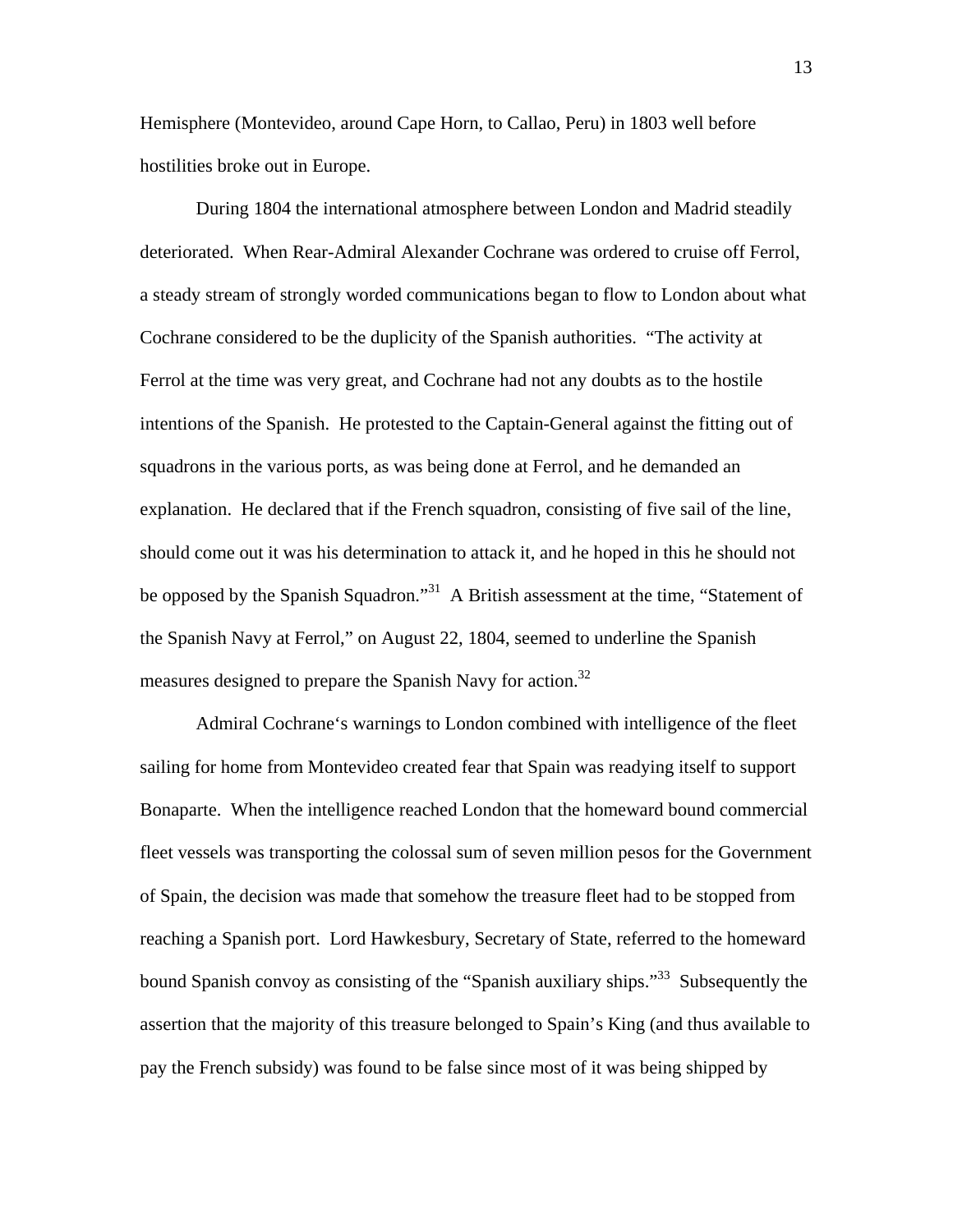commercial or private interests. $34$  In the orders that were drawn it was stated that the Spanish ships were to be intercepted and escorted into a British port without harm to them, their passengers, or cargo.

 The Kingdom of Great Britain and the Kingdom of Spain still were at peace in the fall of 1804 when an order of Sir William Cornwallis, Vice-Admiral of the White instructed Captain Graham Moore (*HMS Indefatigable*) to gather a force of three additional Royal Navy frigates in order to intercept the homeward bound squadron of Spanish vessels and to escort them peacefully into a British port.<sup>35</sup> Hopefully, no act of belligerency would be involved in accomplishing this peaceful interdiction of a commercial fleet in time of peace.

 Moore in the *Indefatigable* (44 guns) was joined by three other British frigates, *Amphion* (Captain Samuel Sutton, 32 guns), *Lively* (Captain Graham Eden Hammond, 38 guns) and *Medusa* (Captain John Gore, 32 guns). Admiral Lord Horatio Nelson also dispatched a 74-gun cruiser to reinforce the frigates but that vessel was delayed in joining Moore's squadron until after the encounter on October 5. The Admiralty may have felt that four Royal Navy frigates outfitted for wartime service and with well trained crews would have been more than an adequate force to command the respect of the Spanish vessels, which, whatever their original construction and outfitting at present were employed in what was essentially a commercial service. The final orders to Moore were issued by Admiral Sir William Cornwallis, commanding the Channel defenses.<sup>36</sup>

 Intelligence had been received at the Admiralty that the Spanish Treasure Fleet had left Peru and, after a stop at Montevideo to collect the trade and passengers from the Rio de la Plata area, was homeward bound across the Atlantic.<sup>37</sup> In mid-September,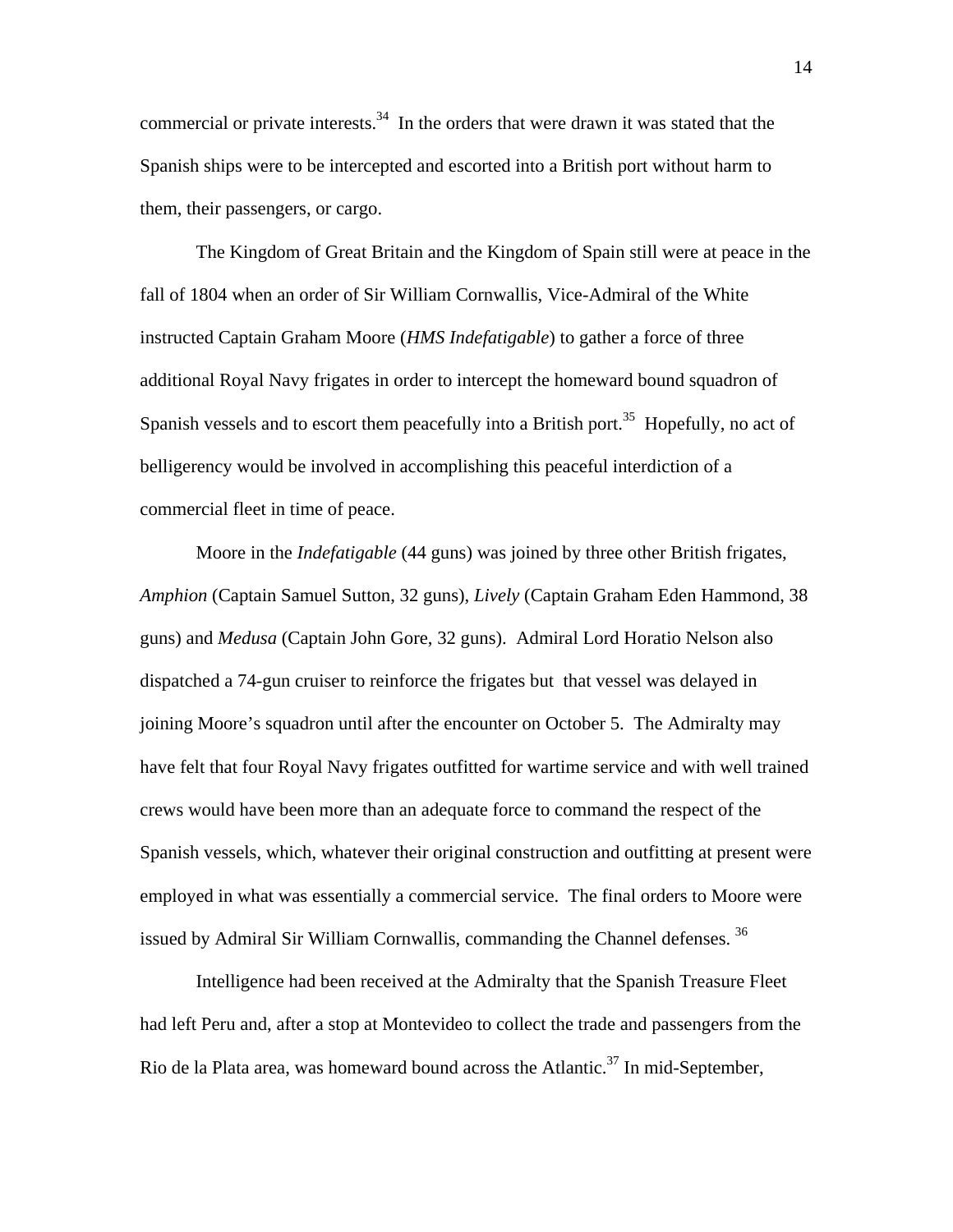*Indefatigable* began to patrol the waters off Cadiz and on September 29, 1803, Cornwallis' orders reached Moore.<sup>38</sup> The *Medusa* was nearby and fell in with the *Indefatigable* the next day, bringing news that the *Amphion* was nearby patrolling the Straits of Gibraltar. A large British convoy coming through the Straits of Gibraltar under the command of Sir Robert Barlow intended to put into Cadiz for any British vessels ready to sail from that Spanish port. Therefore, Barlow immediately was informed of the British intentions toward the Spanish squadron so that he could make a decision about avoiding any Spanish port.<sup>39</sup>

 Early on the morning of October 5 Captain Gore signaled from the *Medusa* that four sail were in sight to the south-west. The British squadron's position near Cape St. Mary had proved perfect for the interception. Moore in the *Indefatigable* immediately gave the signal for a general chase and the four British frigates raced toward the unsuspecting Spanish vessels. On sighting the approaching British frigates the Spanish immediately drew into a line-astern formation and continued to sail for Cadiz and safe harbor. The Spanish vessels were the *Medea, Fama, Clara,* and *Mercedes.*

 Since the goal of the British squadron in time of peace was to intercept and detain the Spanish fleet with no loss of life or damage if possible, Lt. Ascott of the *Indefatigable* was sent across to the *Medea* to inform Don Joseph Bustamante of the British orders to escort the Spanish ships into a British port. Moore informed Bustamante that "his orders were to detain his squadron, and that it was his earnest wish to execute them without bloodshed; but that his determination must be made instantly."40 Moore later wrote to Admiral Cornwallis in the same vein. $41$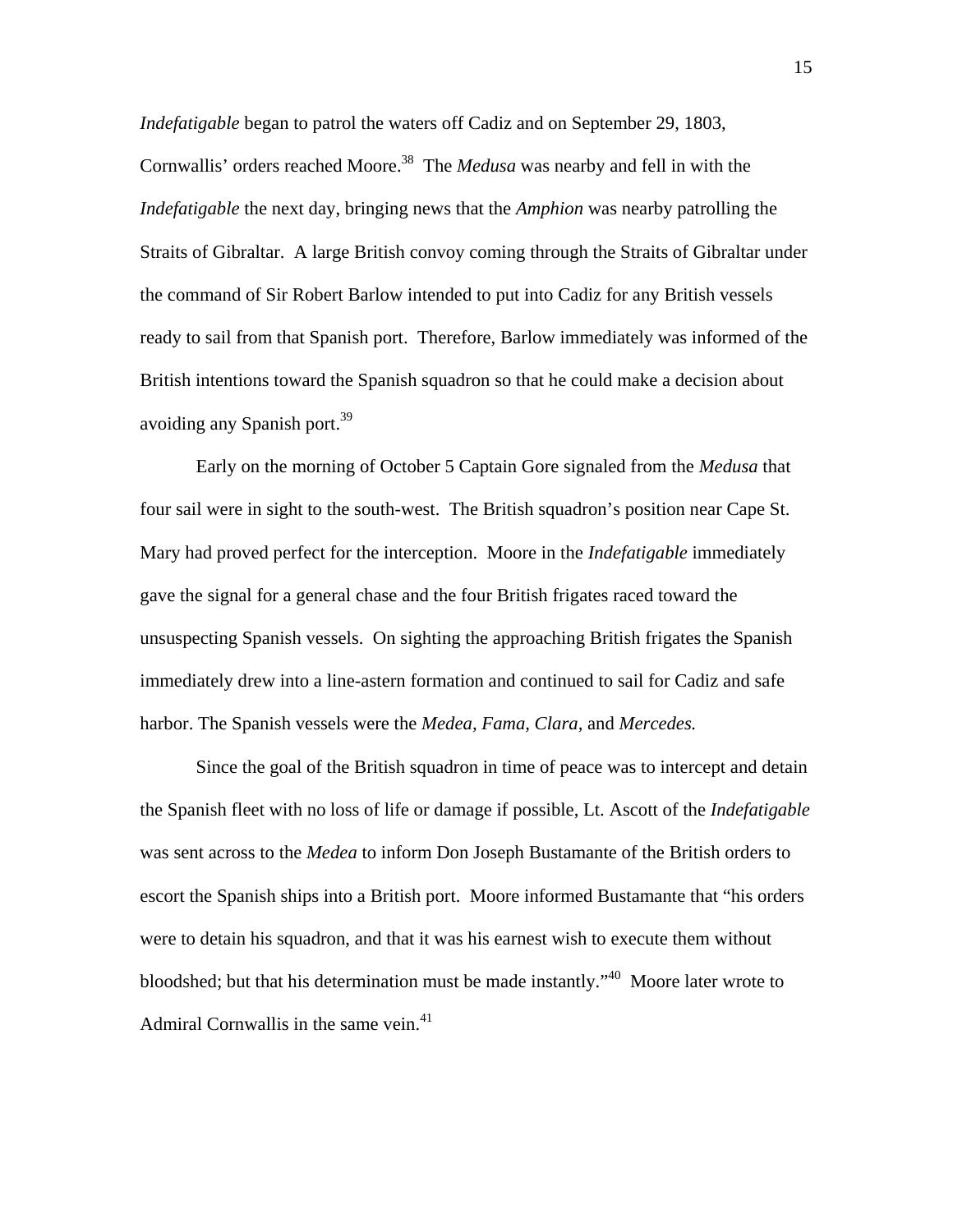Lt. Ascott remained on the *Medea* an intolerably long time in Moore's view and he made a signal for his lieutenant to return, while at the same time firing another shot across the bow of the Spanish flagship in hopes of intimidating him. As soon as Lt. Ascott was again on board the *Indefatigable,* Moore ordered yet another shot fired ahead of the Spanish frigate and bore down on the *Medea*'s weather bow. At the same time the Spanish Admiral Bustamante elected to refuse to comply with the British request even though it was acknowledged that the four Royal Navy frigates were far superior to the Spanish frigates modified for commerce and engaged in a commercial service.<sup>42</sup>

 The naval engagement erupted with a roar as the *Mercedes* let loose with a broadside into the *Amphion*, and the Spanish flagship seconded her with a round into the *Indefatigable*. Moore gave the signal for "close battle" which, he notes: "was instantly commenced with all the alacrity and vigour of English sailors."<sup>43</sup> Broadside was exchanged for broadside during the space of 10 minutes, when the *Mercedes* blew up with a violent explosion that utterly destroyed the vessel. It is unlikely that the immediate cause of the explosion ever will be known. Whatever the cause of the explosion the *Mercedes* was blown to smithereens with debris raining down on the *Amphion*. One of the Spanish cannon even lodged in the rigging of the British frigate as the few remaining pieces of the hull drifted away on the current.

 The battle with the *Medusa* having been won, *Indefatigable* and *Amphion* returned to the scene of the *Mercedes* catastrophe to rescue as many as possible of the unfortunate passengers and crew who had been blown overboard and remained alive.<sup>44</sup> The Second Officer and 40 individuals out of the 280 on board the *Mercedes* were rescued.<sup>45</sup> Since the normal manning complement of a Spanish frigate ready for war was around 350, this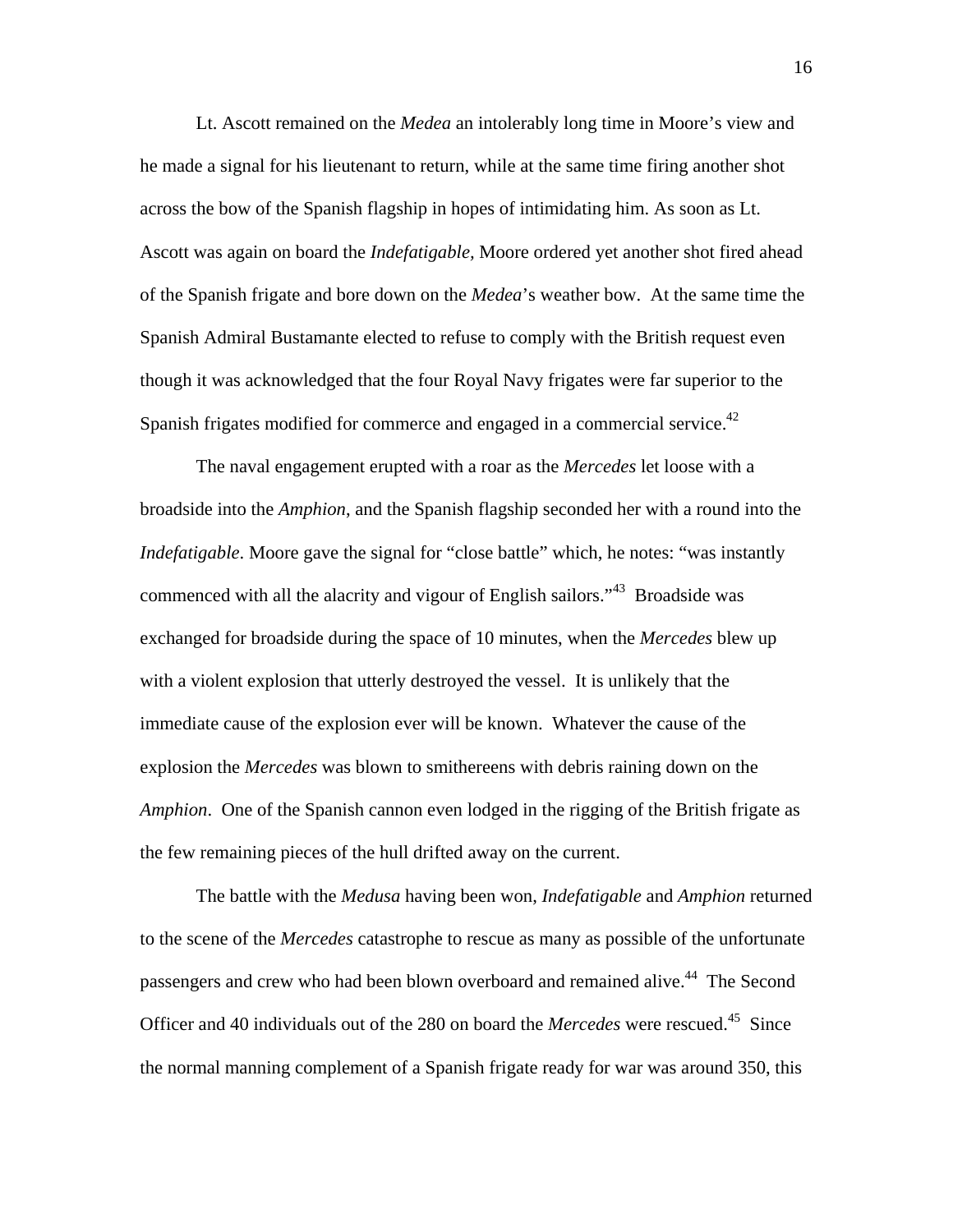remarkably low figure, which also includes passengers, underlines the fact that the *Mercedes w*as employed on a commercial voyage for the Maritime Mail Service. The Spanish losses totaled over 260 dead and some 70 wounded, while British casualties were two killed and eight wounded.<sup>46</sup> The remaining units of the Spanish squadron were escorted into British ports after battle damage repairs, which consumed several days at sea.

 Captain Moore when he visited the *Medea* during the repair of the ship at sea on October 11, 1804, refused to accept Spanish Admiral Bustamante's sword and also expressed his displeasure that the British flag had been raised over the Spanish flag by the officer who had taken command of the Spanish frigate immediately after the battle. An apology was issued over the insulting error about the flags. The offer of Bustamante's sword was refused because Spain and Britain were at peace and any such actions were unacceptable.47 Moore with the *Indefatigable* and the *Amphion* escorted the *Medea* and the *Clara* to England where they arrived in Plymouth Sound on October 19, 1804.<sup>48</sup> "A General Statement of the Goods and Effects brought by the Frigates of this Division, commanded by Don Joseph Bustamante y Guerra, Chief of the Squadron of the Royal Navy," also was sent by Captain Moore to Admiral Cornwallis from Plymouth Sound. $49$ 

 The British diplomatic representative in Madrid, John Hookham Frere, who served as envoy Extraordinaire and Minister Plenipotentiary—one step below an ambassador (1802-1804), already had asked for his passports before the naval incident occurred since negotiations about Spanish neutrality had reached a dead end. Lord Harrowby, H.M. Foreign Minister, wasted no time in informing his representative in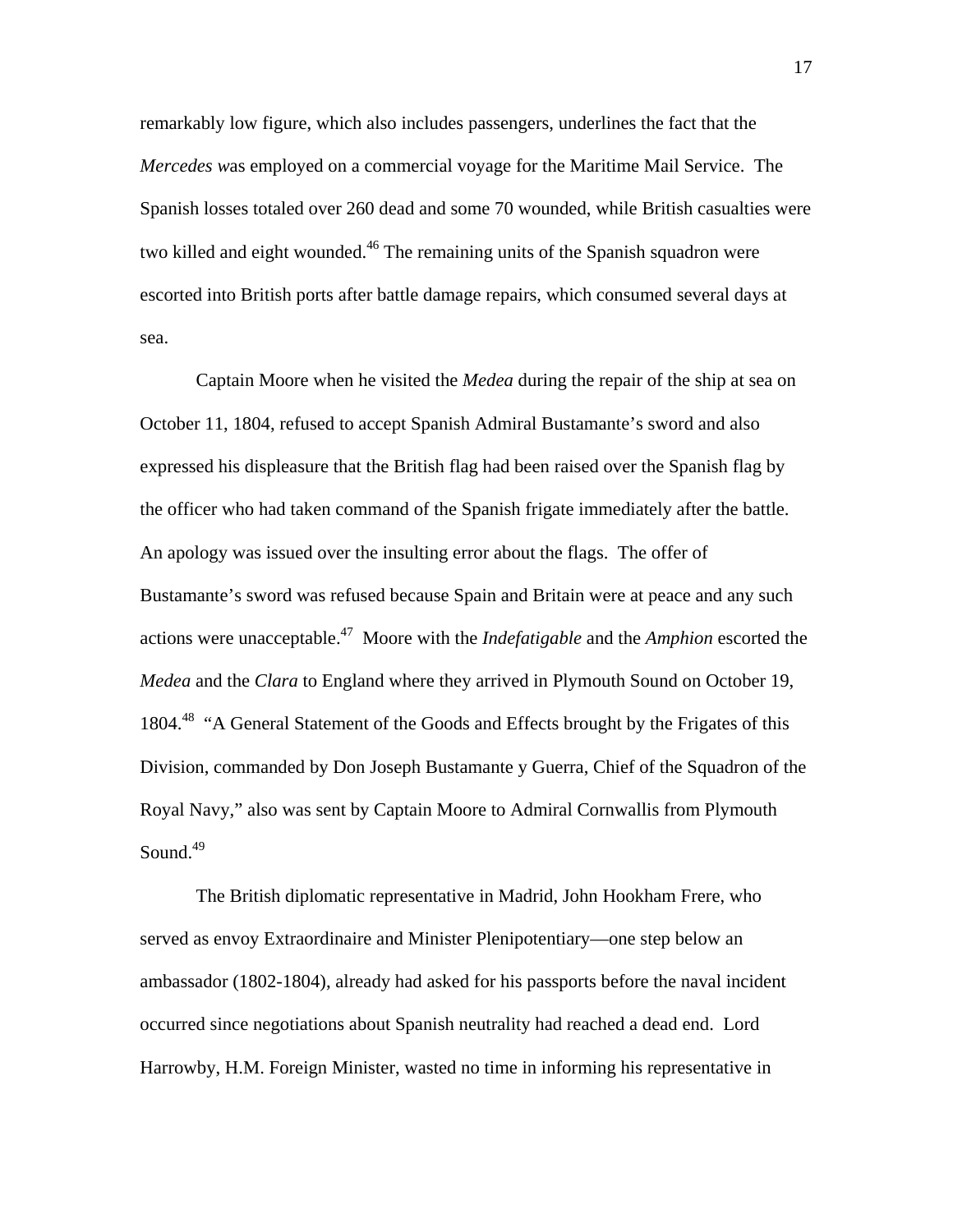Madrid of the naval engagement between the Spanish commercial frigates and the Royal Navy squadron.<sup>50</sup> A frank audience between the Spanish Minister and Lord Harrowby occurred in London immediately after the seizure of the Spanish ships. "The Spanish Minister then observed, that his court was not apprised of the orders given to detain the ships laden with treasure….."<sup>51</sup> Harrowby's response was that His Majesty's position was quite clear and that it was the responsibility of the Spanish Government to ensure that any of its ships which were stopped by the Royal Navy took no violent exception to that act. In this regard, the British asserted, the fault for the loss of the *Mercedes* lay solely at the Spanish Court.<sup>52</sup> A hawkish British assessment of the international climate after the engagement of October 5 was that "though there had not been a declaration of war, yet there were such *hostile* acts [sic] which were tantamount to a declaration of war."<sup>53</sup> According to the British war party's view, stated long after the fact, the simple facts of the matter were: "No genuine neutral could subsidize the Napoleonic war chests with payments of six million francs a month; no genuine neutral could permit the entry of belligerent prizes of war into her ports and their disposal there; no genuine neutral could aid the repair and rearmament of French warships at Ferrol; no genuine neutral could so favor the war effort of one power and expect to escape the wrath of the other belligerent forever."54 These justifications echoed precisely the British demands and complaints during the long negotiations about Spanish neutrality – at the time when Britain accepted that neutrality – as well as the claims of Admiral Cochrane in his war warning that Spain had violated the terms and was only waiting for the money to arrive before taking sides with France. These were the same claims Spain had repeatedly denied in that long diplomatic exchange, but her protests of sincerity had not been accepted in London.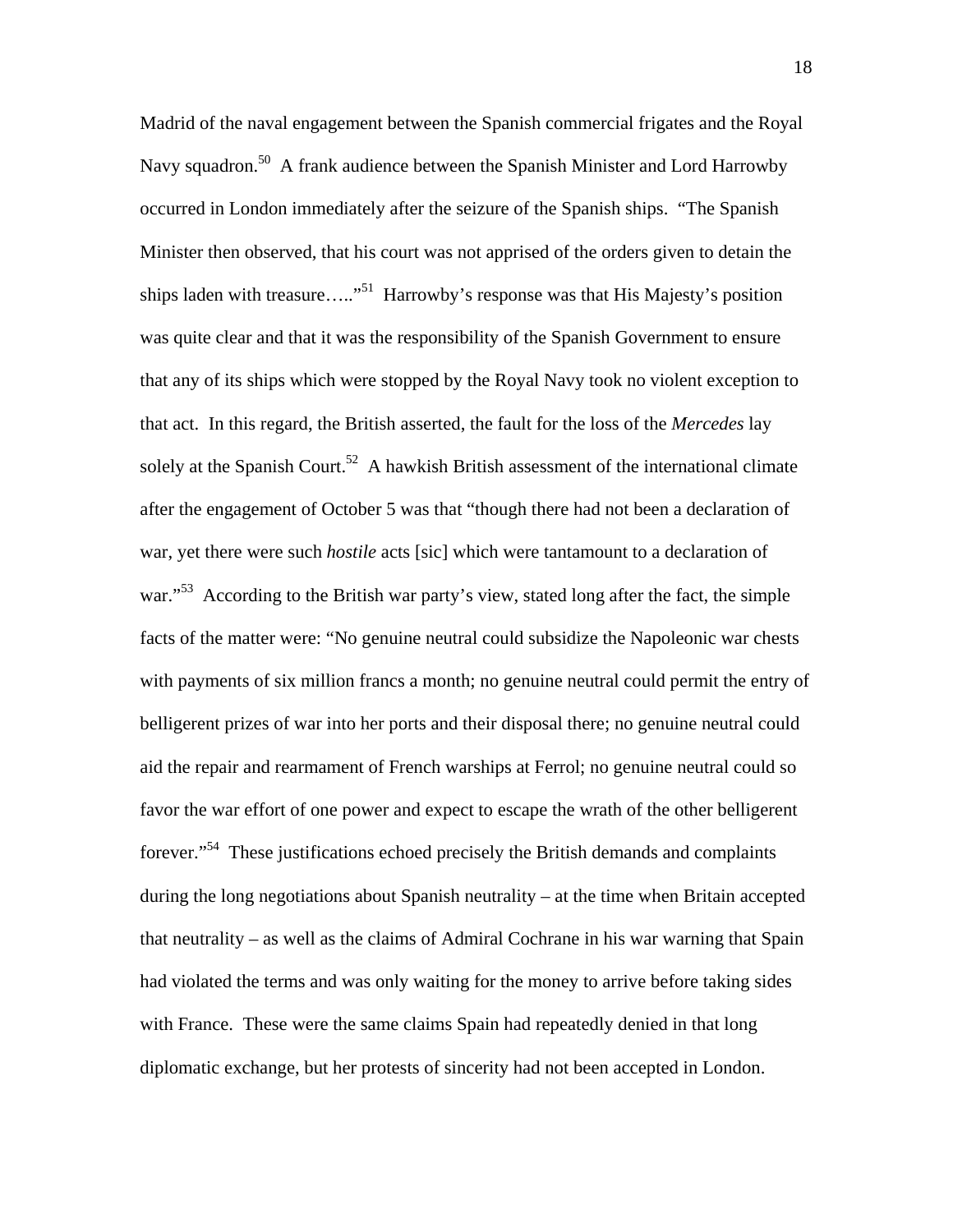When the news reached Madrid of the British action against the squadron in time of peace, King Carlos IV vacillated for a month before finally declaring war against Great Britain on December 12, 1804.<sup>55</sup> It had proven impossible for Spain to maintain her neutrality in the face of her treaty obligations to France. Great Britain responded with a declaration of war on Spain on January 24, 1805, and Spain, once again, was involved in the long struggle.

 The present day situation shows that the seabed in the area of the disaster off Cape St. Mary essentially is a heavy clay, if not sedimentary rock. Therefore, there is little sand to billow up or shift around in order to bury any object descending the 3000' (1000 meters) to the ocean floor. Furthermore, there is little or no current in the immediate area. The result is that whatever object descends to the ocean floor—be it modern beer can or bikini, or ancient general wreckage—remains there relatively exposed in its virginal condition un-obscured by sand or any other covering. Therefore, the man-made debris on the "Black Swan" site—whether or not the site is related to the *Mercedes---* exists virtually as it was when it descended there. In addition, and remarkably, there is no evidence of the hull of any sunken ship. The ship, whatever it was, does not exist in any recognizable form at the site which essentially only can be described as a "debris field." Any claim evolving from any assertion about the character and nature of the original vessel no longer has any credence, if, in fact, it ever did. A "debris field" may provide evidence of a disaster, but it cannot be regarded as a "sunken wreck" nor "memorial" of any kind.

 The ocean depths are littered with thousands of wrecks from which historians and archaeologists can learn a great deal about the nature of mankind and the development of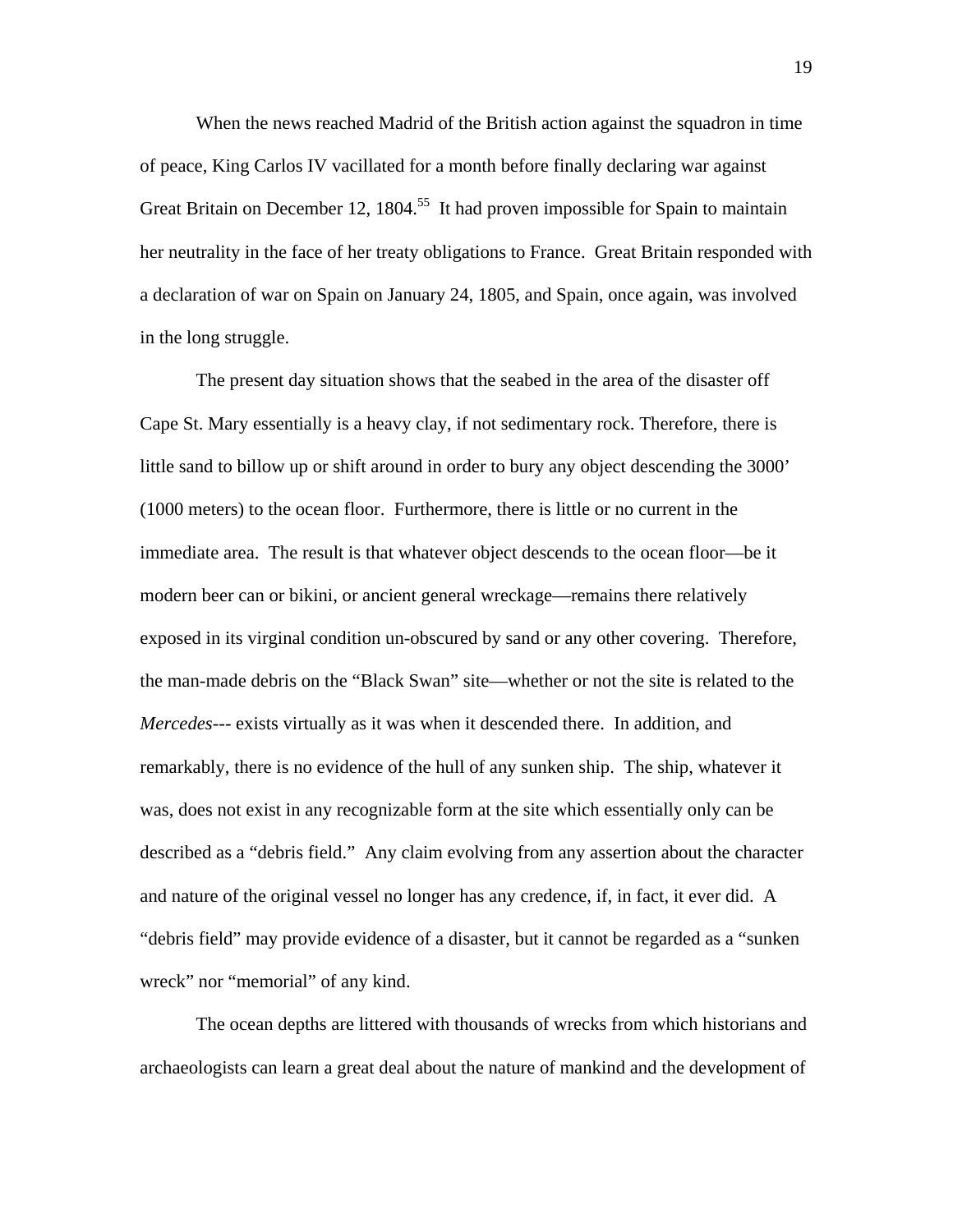civilization as long as careful, precise, scientific techniques are utilized to obtain knowledge. The recent rape of the "*Debraak*" site just off Lewes, Delaware, in the waters of Delaware Bay, vividly underlines the horrendous results to be obtained by an unscientific exploration of a site which results in its complete and total destruction. Unfortunately much of what had been discovered since the end of World War II has succumbed to the obliterating influence of the grab bucket operated by modern-day pirates of the past.

 The careful, conscientious, conservatorship of Odyssey Marine Exploration, Inc. represents the only sensible way to obtain and preserve knowledge from the past that lies beneath the seas so that it can be preserved for the enrichment and knowledge of the future. Both common sense and legitimate historical concern demand that the "Black Swan" site remain under the judicious care of Odyssey Marine Exploration, Inc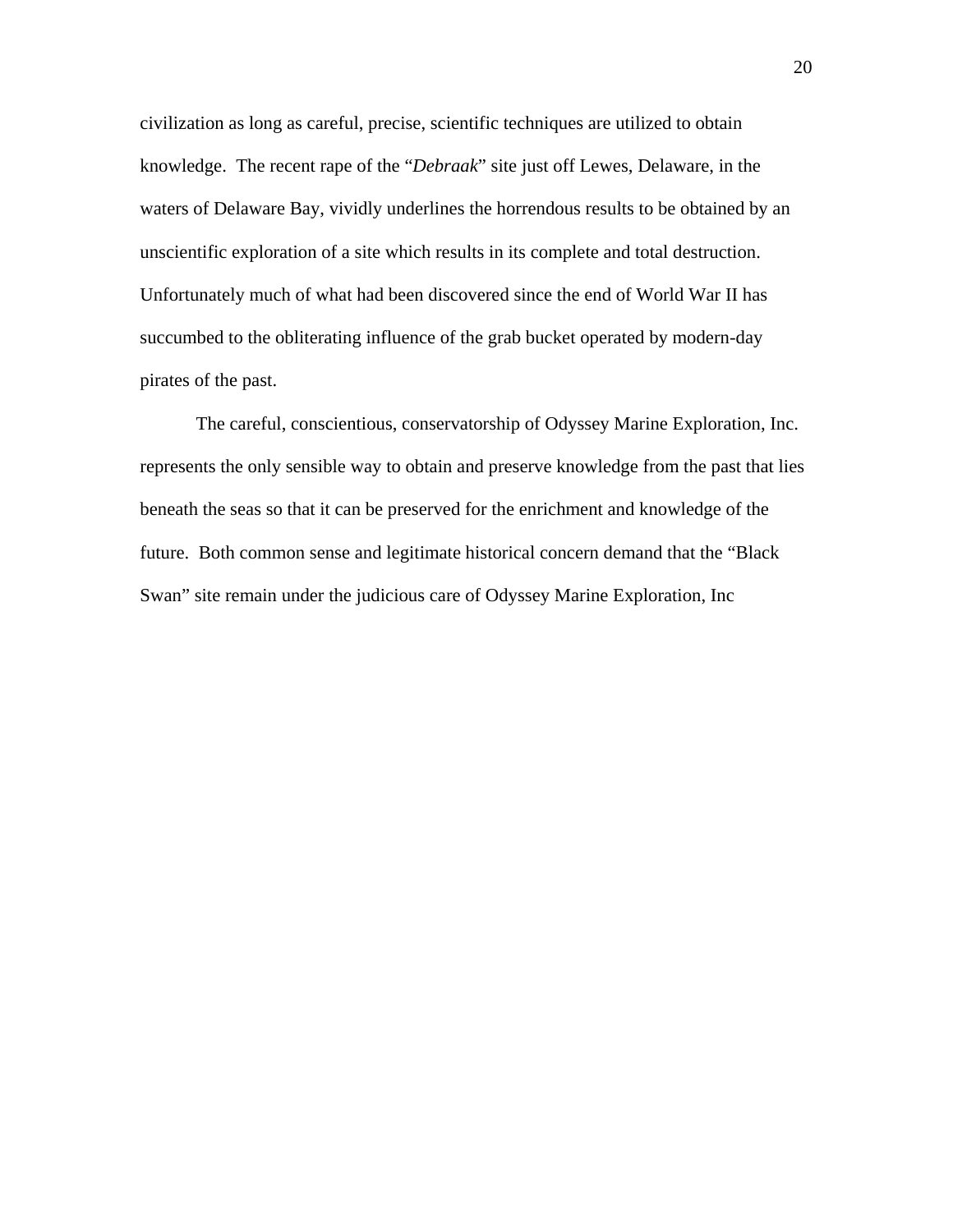#### **ENDNOTES:**

<sup>1</sup><br>William Henry Flayhart III, Counterpoint to Trafalgar, The Anglo-Russian Invasion of Naples 1805-1806 (University of South Carolina Press: Columbia, S.C., 1992; Second Edition, University Press of Florida: Gainesville, Florida, 2005). Numerous articles in the history of the French Evolution and Empire, also were published in due course between 1970-2000, see attached VITA). ANNEX 1

<sup>3</sup> Commodore Ronald Warwick and William Henry Flayhart III,  $QE2$  (W. W. Norton & Company, Inc., New York, 1985). Dr. Flayhart was one of the first lecturers requested by Cunard for the *Queen Mary 2*. 4 <sup>4</sup> John W. Miller, "Shipping Lines Sail Uncertain Seas, Weak Demand Sends Rates Tumbling With New Boats on the Way: Some vessels May Become Cruise Ships," The Wall Street Journal, October 8, 2008, B1.

<sup>5</sup> Manuel Godoy, Prince of Peace, "Regulations of the Maritime Mail," AGI, April 6, 1802, "Rules by Which According to S.M., the Maritime Mail Will Integrate with the Royal Navy." ANNEX 3

 $<sup>6</sup>$  Manuel Godoy, Prince of Peace, "Regulations of the Maritime Mail," AGI, April 6, 1802, "Rules by</sup> Which According to S.M., the Maritime Mail Will Integrate with the Royal Navy." Rule No.2. ANNEX 3<sup>7</sup> Betancourt, Agustin de, Francois Nogues, <u>et.al</u>., "Letter to The Honorable Pedro Cevallos," (April 7,

1802) defining the nature and organization of the Spanish Mail Ships, the services they shall provide, and the officers and staff/crew members to be transferred to the Mail Service and employed by it in its commercial manifestation. ANNEX 4

<sup>8</sup> Betancourt, Agustin de, Francois Nogues, et.al., "Letter to The Honorable Pedro Cevallos," (April 7, 1802) ANNEX 4

<sup>9</sup> Standing Orders, "Second Rule," Spanish Navy reiterated throughout the Eighteenth Century ANNEX 5 <sup>10</sup> "Records of Money, Raw Materials and Personal Effects Which Have Been Taken Out of the Callao's Port in Lima Aboard the War and Trade Frigates, 1801-1805." ANNEX 6

<sup>11</sup> Joaquin de Anduaga to the Spanish Government, London, December 10, 1804, expressly commenting on the fact that the British authorities thought most of the cargo on the Spanish ships was consigned to the King, and not for and by merchants. That this was a major surprise. ANNEX 7

12 Captain Graham Moore to Sir William Cornwallis, *Indefatigable,* Plymouth Sound, October 19, 1804, Publications of the Navy Record Society, Vol. XXI, Blockade of Brest, 1803-1805 (London, 1902), edited by John Leyland, No. 364, II, 98-100. "A General Statement of Goods and Effects," delivered by the Second Major of the Spanish Squadron to Moore. ANNEX 8

<sup>13</sup> Jean Lambert Tallien, Motion d'ordre de Tallien, Corps Legislative, Conseil des cing-cents, 14 February 1798, ed. James Hardy Jr., and John Hansen and Martin Wolfe (Philadelphia, 1966). Cited in Michael W. Jones, "Fear and Domination: Pierre Riel, the Marquis de Beurnonville at the Spanish Court and Napoleon Bonaparte's Spanish Policy, 1802-05," Florida State University, Tallahassee, Florida, 2004. While as noted subsequently Bonaparte did not necessarily share this opinion, the British most certainly did – it was fear of such a major naval force coming to the aid of France that motivated Britain's reluctant and suspicious terms for Spanish neutrality, rather than see the Spanish Navy immediately inserted into the war. And similarly, it was fear of Spanish aid for a looming French invasion that kept Britain and Spain in negotiations to avert war long after the events of October 5, 1804. ANNEX 9

<sup>14</sup> Betancourt, Agustin de, Francois Nogues, et.al., "Letter to The Honorable Pedro Cevallos," (April 7, 1802) defining the nature and organization of the Spanish Mail Ships, the services they shall provide, and the officers and staff/crew members to be transferred to the Navy and employed by it in its commercial manifestation. ANNEX 4

<sup>15</sup> Betancourt, "Letter to The Honorable Pedro Cevallos," (April 7, 1802). ANNEX 4

<sup>16</sup> Abello, Luis, "Petition to the King" (requesting the additional normal compensation for an individual engaged in the Maritime Mail service as a newly-transferred member of the Navy), "On Board the Frigate Mercedes at Ferrol, February 19, 1803. ANNEX 10

<sup>17</sup> Abello, "Petition to the King," February 19, 1803. ANNEX 10

18 Don Diego de Alvear, "List of Belongings Loaded on the *Medea, Fama, Mercedes,* and *Clara*. On the King's Account: Raw Materials, Silver, Gold and copper. On the Merchants' Account: Silver, Gold, and Raw Materials." ANNEX 11

<sup>&</sup>lt;sup>2</sup> William Henry Flayhart III, The American Line, 1871-1902 (W. W. Norton & Company, Inc.: New York, 2000) recipient of the "Lyman Award" for 2000. ANNEX 2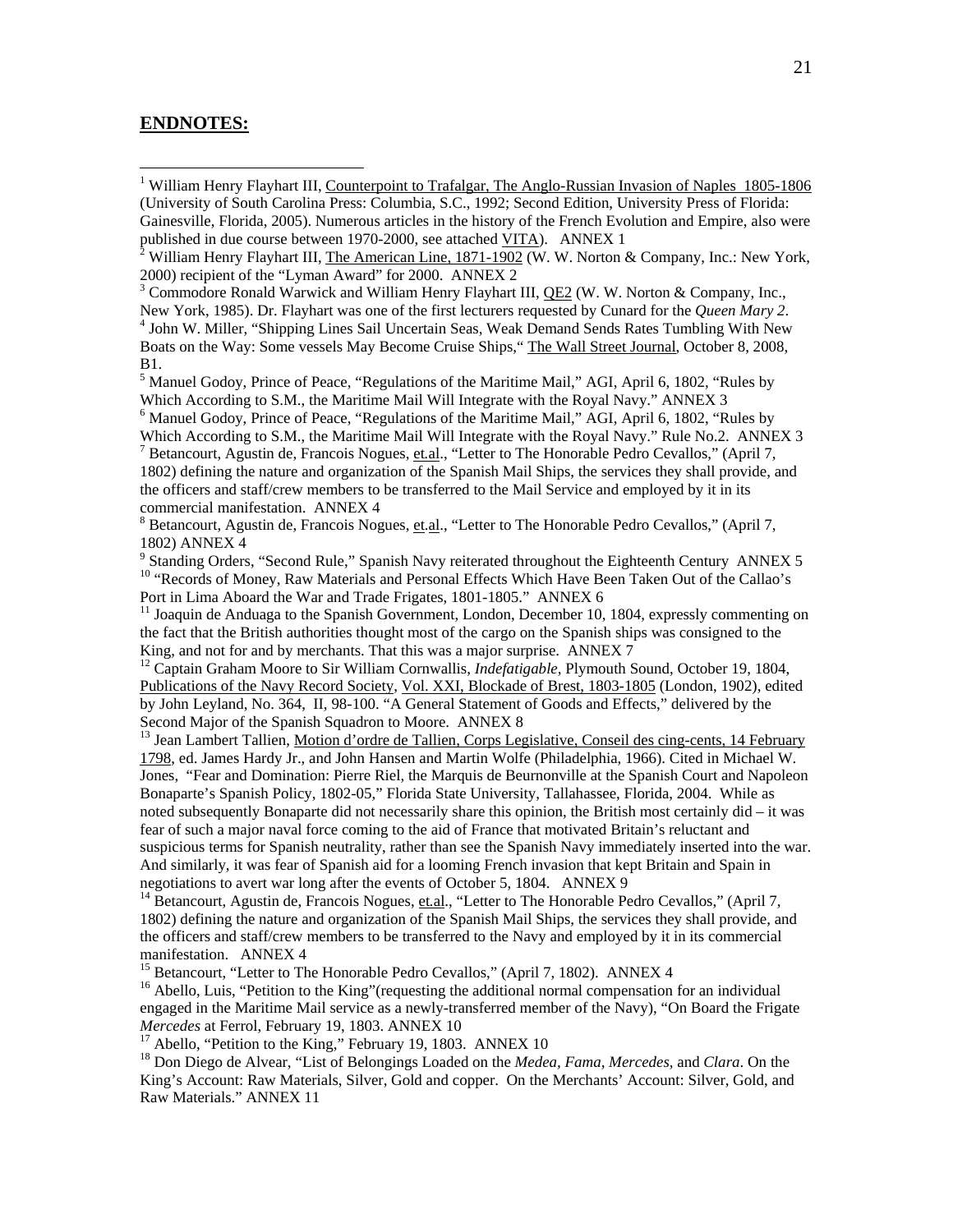<sup>19</sup> "Register of Loads Conformed with a Key showing Merchant Goods and Highlighting Business Names. List of Claims Aboard the *Mercedes, Medea, Fama*, and *Clara* that Were Seized by the English at Cape St. Mary's Carrying Precious Metals from Callao, Lima," October 5, 1804. ANNEX 12

 $^{20}$  Don Diego de Alvear, "Statement of Cargo on the Four Vessels of the Squadron," Plymouth, England, October 20, 1804, *Archives General de Indias, Sevilla, Espana (AGI Estao 8283, and 8286*. The vast majority of the cargo is "*Por Cuenta del Comercio.*") ANNEX 13

<sup>21</sup> Sabina deAlvear y Ward, Historia de D. Diego de Alvear y Ponce de Leon (Madrid, 1891), opening of Chapter 9. The Lord Commissioners of His Majesty's Treasury Letter to Don Diego De Alvear authorizing payment to him of six thousand pounds as one-half of his loss of twelve thousand pounds, the remainder payable upon suitable documentation. Signed William Huskison, Treasury Chambers, London, August 10, 1805, ANNEX 14

<sup>22</sup> Francisco Garay Unibaso, Correos Maritimos Espanoles, Vol. I (Ediciones Mensajero, Bilbao), 154, among other examples of private commercial frigates chartered by the Maritime Mail. ANNEX 15

<sup>23</sup> Cesareo Fernandez Duro, Armada Espanola, p. 265. A.R. Rodriguez Gonzalez, Trafalgar y el conflicto naval anglo espanol del siglo XVIII (Madrid: San Sebastian de los Reyes, Actas, 2005), p. 309 [ANNEX 16] Also, since 1785, Spain's Navy was officially *La Armada Espanola* (Spanish Navy), rather than *Armada Real* (Royal Navy), denoting a significant shift of status as an arm of the State rather than a personal force of the Crown. While common usage persisted in using the term "Royal Navy," it was an incorrect if familiar terminology, and significant in terms of the character of the vessels and their appurtenances as distinct from any former "ownership" by an absolutist Crown – John D. Harbron, *Trafalgar and the Spanish Navy* (Naval Institute Press, Annapolis, MD, 1988), 93.<br><sup>24</sup> William Henry Flayhart III, Counterpoint to Trafalgar, The Anglo-Russian Invasion of Naples 1805-

1806 (University of South Carolina Press: Columbia, S.C., 1992), 5. ANNEX 1<br><sup>25</sup> Andres Muriel, <u>Historia de Carlos IV</u>, in Memorial Historico Espanol Coleccion de Documentos,

Opusculos y Antiquedades (Mardir, 1894, XXXIV, 82-87). As cited in: Michael W. Jones, "Fear and Domination: Pierre Riel, the Marquis de Beurnonville at the Spanish Court and Napoleon Bonaparte's

<sup>26</sup> Jose Martinez de Hervas (Spanish *charges d'affaires*, Paris), Letter of June 1, 1803, to Godoy enlarging upon his unofficial discussions with Talleyand, Archivo de la Real Casa Y Patrimonio, *Correspondance privee de Godoy aver Hervas (1803-1804), 100,* cited in: Andre Fugier, Napoleon et l'Espagne, 1799-1808, (Paris, 1930), II, 205-206.

<sup>27</sup> Bonaparte to Truguet, cited in Antoine Thibaudeau, <u>Bonaparte and the Consulate</u> (New York, 1908), 92.<br><sup>28</sup> Henri Martin, <u>A Popular History of France</u> (Boston, 1878), II, 193-194.

 $^{29}$  Lord Harrowby to B. Frere, September 29, 1804, Papers Relative to the Discussion with Spain in 1802, 1803, and 1804 (London, 1803), Foreign Office Papers., No.40, 179-183. The terms of Britain's unwilling acceptance of Spanish neutrality became the basis on which later war warnings (discussed subsequently) from Royal Navy officers claimed that Spain was not keeping her word, thanks to misunderstandings of some Spanish troop movements and ship preparations in Ferrol in mid-1803 as part of a move to put down internal unrest. The terms of the understanding about neutrality also were cited regularly in diplomatic exchanges between the countries leading up to the events of October 5, 1804, and even in the declaration of

a state of war proclaimed by Spain in December of 1804. ANNEX 17<br><sup>30</sup> "Records of Money, Raw Materials, and Personal EffectsWhich Have Been Taken Out of the Callao's Port in Lima Abroad the War and Trade Frigates." Another list of who shipped what, when, and on which vessels. ANNEX 6

<sup>31</sup> John Leyland, ed., Publications of the Navy Record Society, Vol. XXI, Blockade of Brest, 1803-1805 (London, 1902), II, xxiv. The French ships mentioned were the reason Cochrane and an earlier commander had been sent to patrol off Ferrol, in addition to verifying Spanish compliance with neutrality terms. At the time England and France returned to war in mid-1803, the French squadron had been enroute home from the West Indies, and fled to the haven of the Spanish port after British warships threatened them. There the French stayed, repairing their vessels, resting the crews, taking on supplies and provisions, and eventually receiving reinforcement personnel marched overland. When England and Spain began talks about Spanish neutrality, it was the very presence of the French at Ferrol that set the tone of negotiations, and defined Britain's complaints about Spanish preferential treatment for an erstwhile ally – as well as British demands that the same privileges be accorded English ships. Those demands were met by Spain. ANNEX 8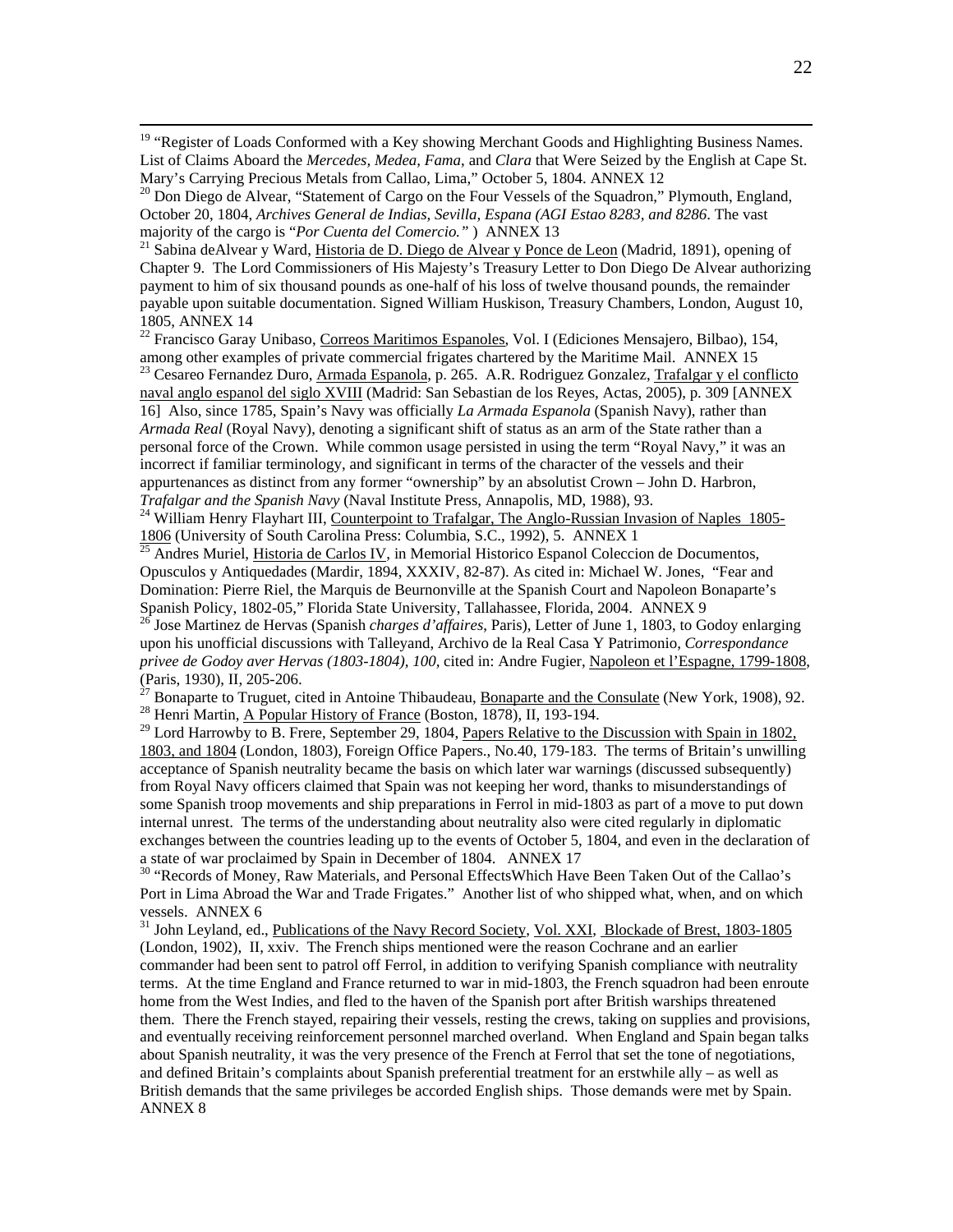<sup>32</sup> A. Hodge, Lieutenant of the *Northumberland*, (off Ferrol), to Admiral Alexander Cochrane. "Statement of the Spanish Navy at Ferrol," 22 August, 1804, Publications of the Navy Record Society, Vol. XXI,

Blockade of Brest, 1803-1805 (London, 1902), edited by John Leyland, (No.316) II, 45-46. ANNEX 8<br><sup>33</sup> Robert Jenkinson, Lord Hawkesbury, "Extract of a Dispatch from Lord Hawkesbury to J. H. Frere (June<br>2, 1803), The Times,

 $2, 1803$ , The Times, Papers relative to the Spain in 1803-1804, mentioning that there was a 34 Joaquin de Anduaga, London, to the Spanish Court, December 10, 1804, mentioning that there was a mistaken idea that most of the cargo on the treasure ships was the property of the King. ANNEX 19 35 Sir William Cornwallis to Captain Graham Moore, *Ville De Paris*, Off Ushant, September 22, 1804,

includes the secret orders to intercept the Spanish Treasure Ships. Publications of the Navy Record Society, Vol. XXI, Blockade of Brest, 1803-1805 (London, 1902), edited by John Leyland, (No.346) II, 75. ANNEX 8

36 Sir William Cornwallis to Captain Graham Moore, *Ville De Paris*, Off Ushant, September 22, 1804, includes the secret orders to intercept the Spanish Treasure Ships. Publications of the Navy Record Society, Vol. XXI, Blockade of Brest, 1803-1805 (London, 1902), edited by John Leyland, (No.346) II, 75-76. ANNEX 8

<sup>37</sup> Mr. Duff, British Consul, Cadiz, Spain to the Foreign Office, "Naval Occurences at Cadiz for August 1804, Papers Relative to the Discussion with Spain in 1802, 1803, and 1804 (London, 1803), Foreign Office Papers., No.105, 364. ANNEX 17

38 Sir William Cornwallis to Captain Graham Moore, *Ville De Paris*, Off Ushant, September 22, 1804, includes the secret orders to intercept the Spanish Treasure Ships. Publications of the Navy Record Society, Vol. XXI, Blockade of Brest, 1803-1805 (London, 1902), edited by John Leyland, II, 75-76. ANNEX 8

<sup>39</sup> Captain Graham Moore to Admiral Sir William Cornwallis, Dispatch, October 6, 1804, 354. Describing background to the battle and the actual conflict. ANNEX 20

<sup>40</sup> Henry Maddock, Thoughts on the Order to Detain the Spanish Frigates (London, 1803), 2. A remarkably balanced contemporary analysis of the situation. ANNEX 21

<sup>41</sup> Captain Graham Moore to Sir William Cornwallis, Admiral of the White , October 6, 1804, The London Gazette (London, England), October 20-23, 1804, Number 15747, 1309. ANNEX 20

Gazette (London, England), October 20-23, 1804, Number 15747, 1309. ANNEX 20 42 Don Diego de Alvear, "Diary of Navigation of the Division of the four frigates "*Medea*", "*Fama*", "*Mercedes*" and "*Clara,*" Under the Command of Royal Navy Squadron Leader, Mr. D. Jose Bustamante y Guerra, Knight of the Military Order of Santiago," Claimant's Document 131-5, Appendix Number 6, 390, Acknowledge the great superiority of the Royal Navy warships over the Spanish commercial frigates when he refers to the fact that the British victory was obtained when the *Mercedes* blew up and "the Lord of Victories desired to award to our enemy a decisive advantage that they had not been able to acquire up until then with their great superiority of forces .. ."

<sup>43</sup> Moore to Cornwallis, October 6, 1804, The London Gazette (London, England), October 20-23, 1804, Number 15747, 1309. ANNEX 20

44 Moore to Cornwallis, October 6, 1804, The London Gazette (London, England), October 20-23, 1804, Number 15747, 1309. ANNEX 20

<sup>45</sup> Moore to Cornwallis, October 6, 1804, The London Gazette (London, England), October 20-23, 1804, Number 15747, 1309. "Force of the Spanish Squadron." Moore to William Marsden, October 21, 1804, reports the number of Spaniards rescued from the sea as 45. The London Gazette (London, England), October 20-23, 1804, Number 15747, 1310. ANNEX 20

<sup>46</sup> William Cobbett, Cobbett's Parliamentary Debates (London, 1804-1805), III covers the complete debate in Parliament over the action against the Spanish fleet and the subsequent declaration of war. ANNEX 22 Among British historians dealing with the seizure of the Spanish fleet are:

John Steven Watson, Reign of George III, 1760-1815 (Oxford, 1960), 423;

Sir Julian Corbett, The Campaign of Trafalgar (London, 1910), 60, stated that: "A blow at the rich treasure trade of Spain before declaration of war had been our regular procedure in like circumstances ever since Drake set out to strike it in 1585, and failed."

J.W. Fortescue, A History of the British Army (London, 1921), V, 238, stated that: "Spain equally afraid of France and England, and longing only to remain perfectly neutral, had so far yielded to the stronger pressure of Napoleon that the British Government lost patience with her undisguised, though unwilling, inclination toward the French cause."

<sup>47</sup> Alvear, "Diary of Navigation of the Division of the four frigates "Medea" etc., 394. ANNEX 23